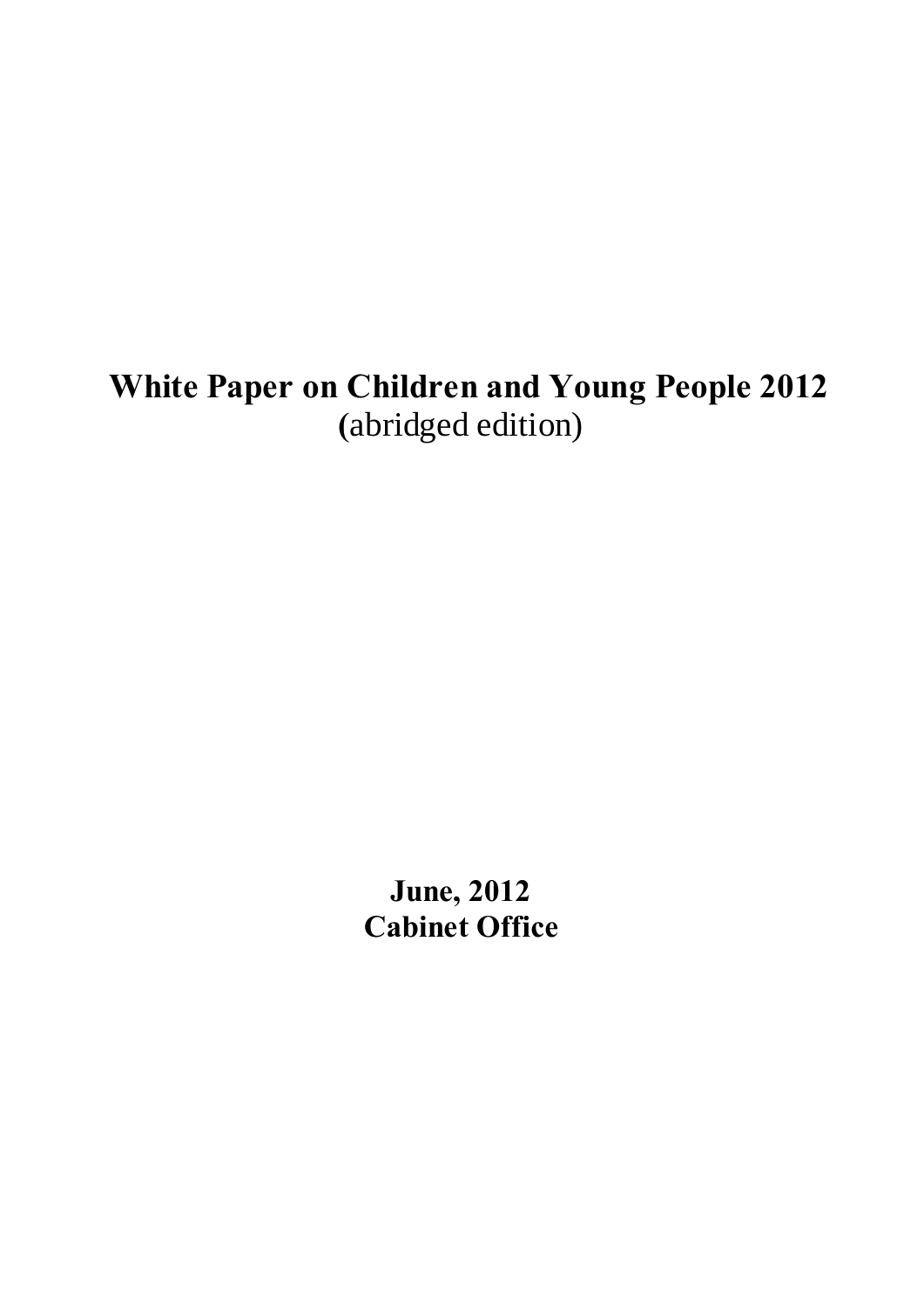# **White Paper on Children and Young People 2012**

White Paper on children and young people is an annual report submitted to the National Assembly in accordance with Article 6 of the Act on Promotion of Development and Support for Children and Young People (Act No.71 of 2009). This is the third report as designated by the Act . (If counted together with White Paper on youth (not designated by law) created from 1956, this report is  $54<sup>th</sup>$ report.)

### Part 1 Present State of Children and Young People

It introduces the current situation of children and young people, based on various data related to children and young people.

- Rearing environment
- Social life
- Safety and problematic behavior

### Special Feature

Topic: Youth's Outlook on work and Future vision, and Current situation and Challenges on vocational independence and employment support,

It analyzes ideas on work of teens and people in their 20s, and the kind of employment support measures they would like, based on the results of the "Young People Opinions Survey"

# Part 2 Measures for Children and Young People

It introduces measures for children and young people implemented in fiscal year 2011, along the configuration of the "Vision for Children and Young People."

- Promoting the policies on development and support for children and young people in a comprehensive and systematic manner
- Providing support for healthy development of all children and young people
- Supporting children, young people and their families facing difficulties
- Improving the environment for the healthy development of children and young people to be supported by society as a whole
- Framework for the promotion of future measures

#### Column

It introduces some topics such as activities of Non-Profit Organizations (NPOs) supporting children and young people and efforts of local governments that support youth social activities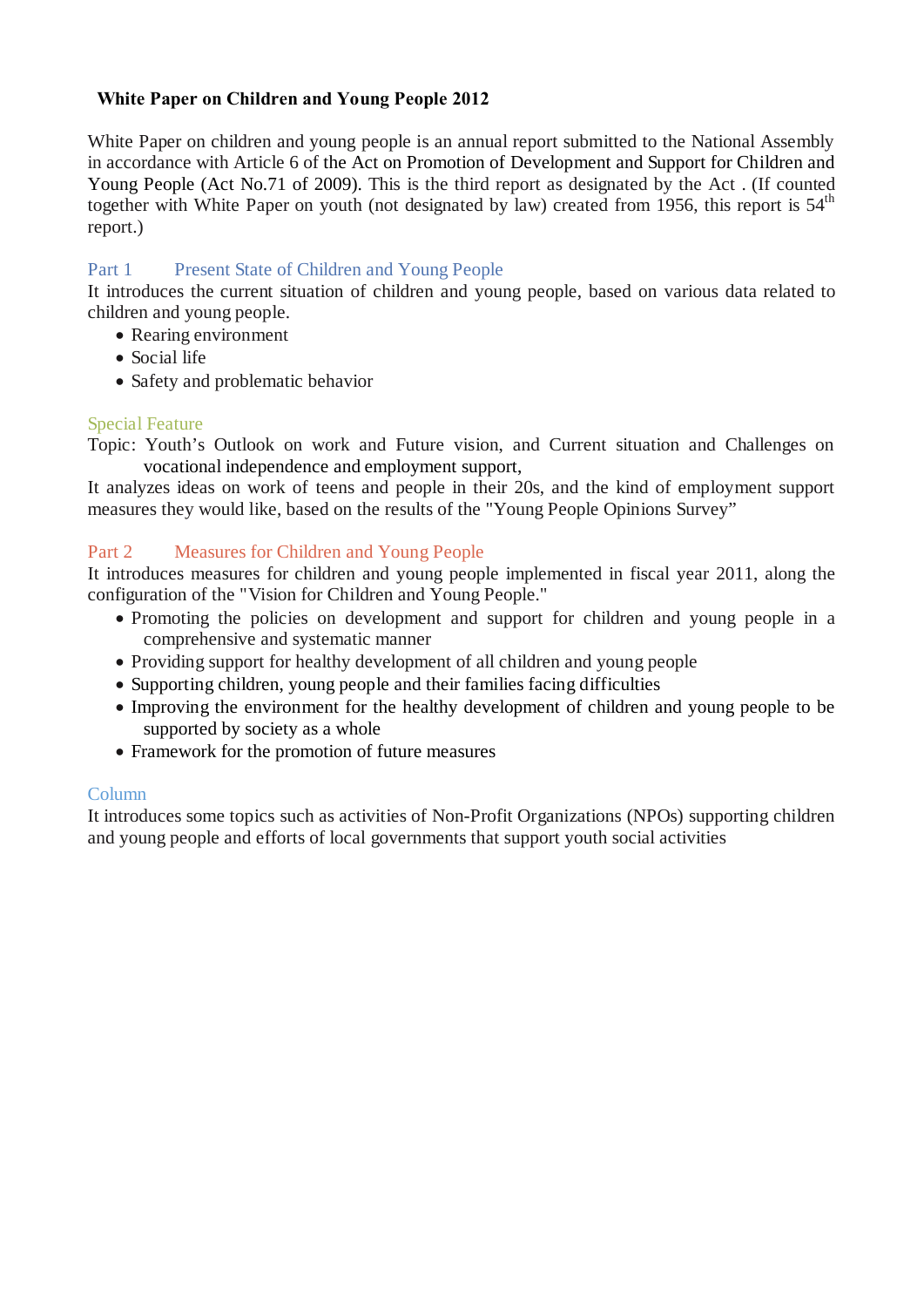# **Part 1 Present State of Children and Young People**

# **Chapter 1 Rearing Environment**

#### **○ Population of children and young people**

Population of children and young people as well as its ratio to the total population has been declining almost consistently since 1975.

As of October 1, 2011 Japan's total population is 127.8 million. Of them, the population of children and young people (age 0-29) is 36.37 million people, which is 28.5 percent of the total population.



#### **Figure1 Youth Population and Ratio to Total Population**

Source: "Population Census" and "Population Estimates" (As of October 1st each year), Ministry of Internal Affairs and Communications

#### **○ School Education Population**

The number of schoolchildren in compulsory education has been decreasing after its peak in FY1982.

The number of children in compulsory education reached the peak in fiscal year 1982, but has shown a continuous drop thereafter, and is 10.48 million people as of fiscal year 2011. The number of high school students became the highest ever in fiscal year 1989, but began to decline afterwards, and is 3.36 million people as of fiscal year 2011. As for the case of higher education (vocational colleges, universities and junior colleges), the number of students started growing continuously since fiscal year 1985 and commenced to decrease from fiscal year 1999, and amounted to 3.1 million in fiscal year 2011



**Figure 2 Changes in the Category-wise Number of Students Enrolled** 

Source: "School Basic Survey", Ministry of Education, Culture, Sports, Science and Technology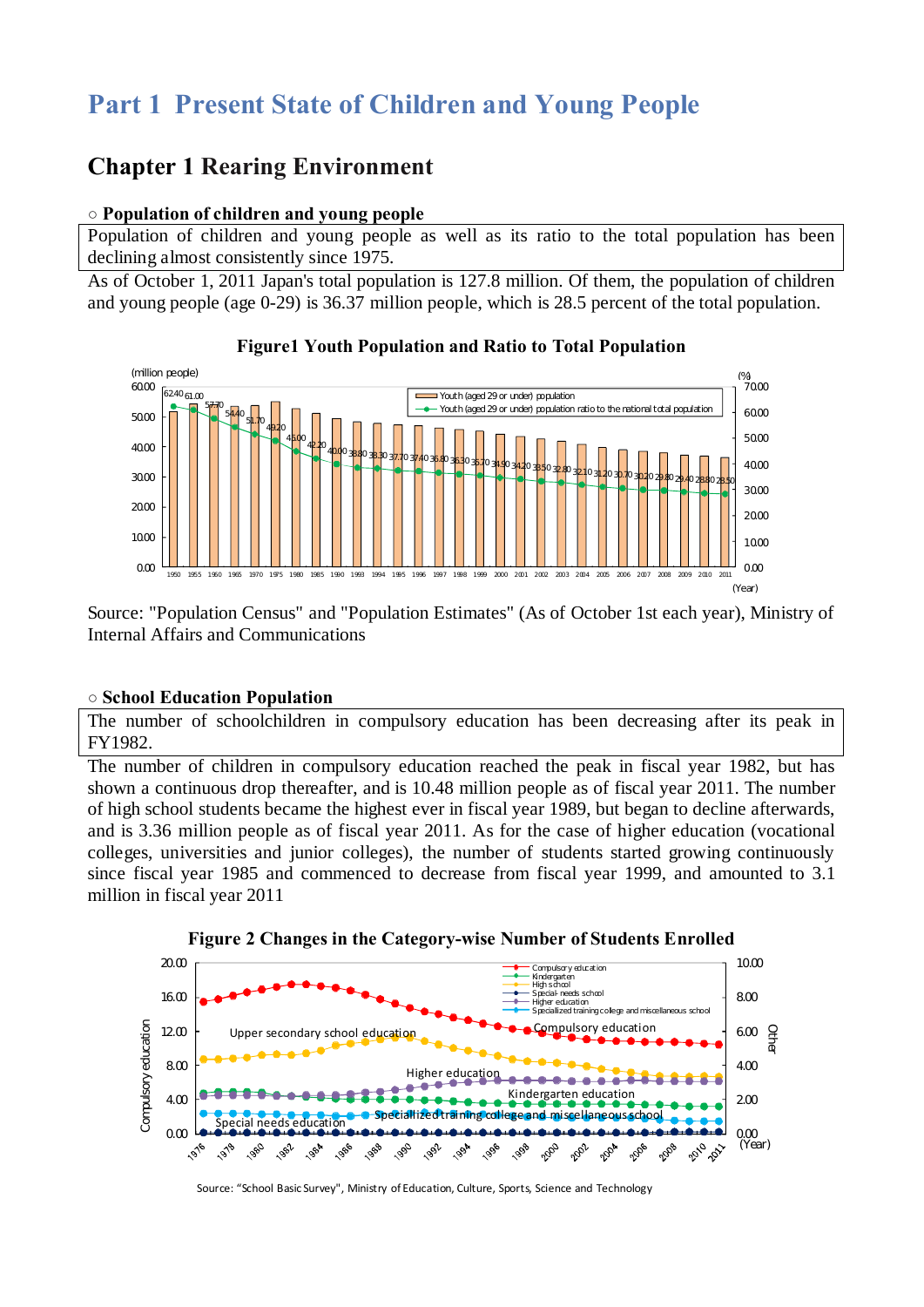#### **○ Situation of truancy among schoolchildren**

The number for truancy of elementary and junior high school students decreased compared to the previous years, while the truancy number among high school students increased compared to the previous years.

The number of truant students in national, public and private elementary and secondary schools, as of the fiscal year 2010, is 22.5 thousand people for elementary schools, 97.4 thousand people for junior high schools, and 120 thousand people in total. This total number of truant schoolchildren of primary and secondary schools declined about 3,000 people than the previous year. However, the number of truant students in national, public and private high schools increased by about 4,000 people compared to the previous year to 55.7 thousand people in fiscal year 2010.



**Figure 3 Changes in the Ratio of Truant Students to Total Students by School Type** 

Source: "Survey of Problems Regarding Concerning Students' Unadvisable Behaviors", Ministry of Education, Culture, Sports, Science and Technology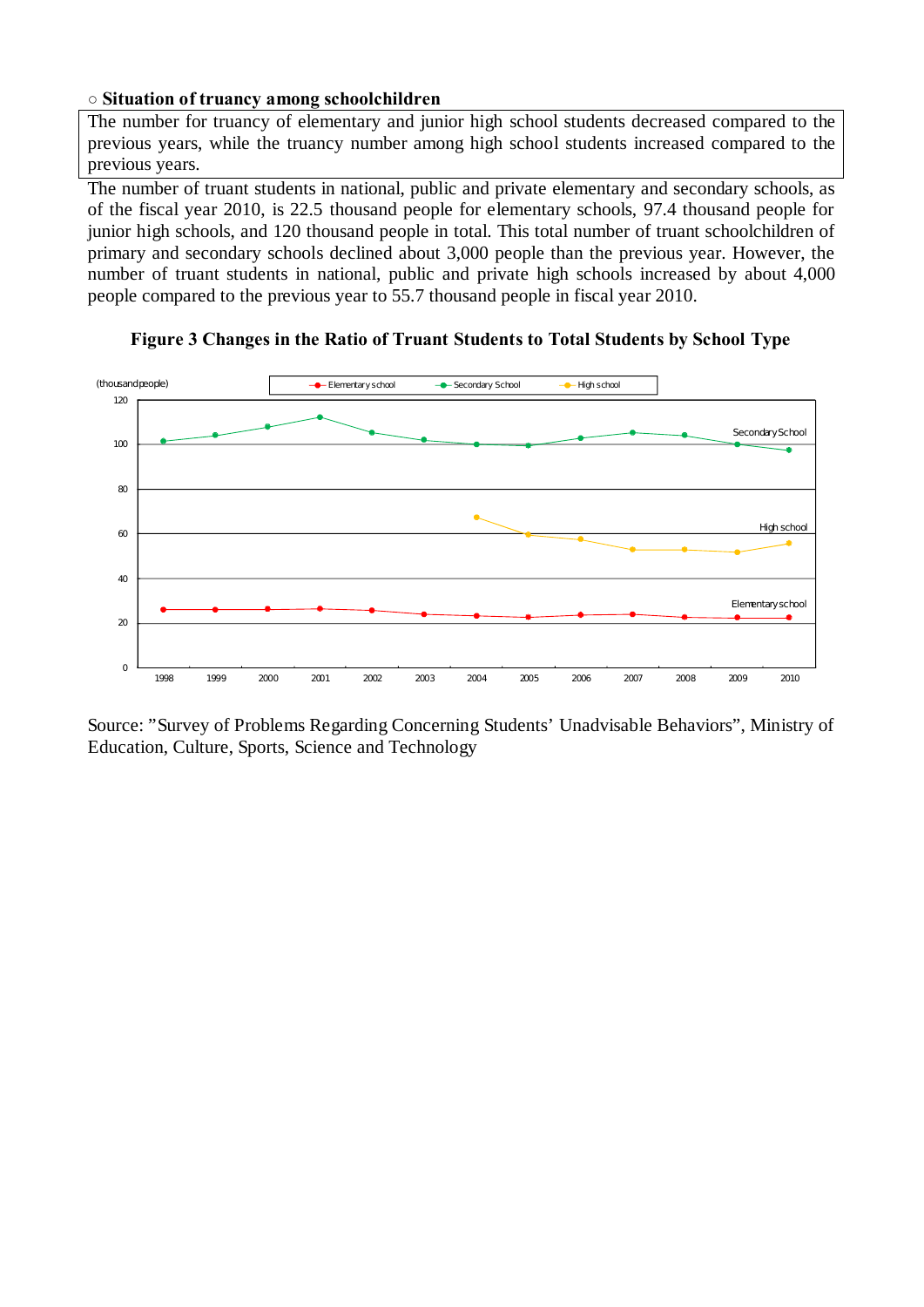# **Chapter 2 Social Life**

### **○ Labor (general conditions)**

Labor force population of young people is decreasing consistently.

Population of young people (age 15-29) in 2011 is 19.05 million people, among which 11.14 million people (58.5%) are in labor force population (workers and the unemployed combined together out of the population over the age of 15).

\*Due to the impact of the Great East Japan Earthquake, the results for the year of 2011 exclude Iwate, Miyagi and Fukushima prefectures.

#### **Figure4 Changes in the Ratio of Employees (excluding company or corporate executives) Other Than Regular Employees**



Source: "Labor Force Survey", Ministry of Internal affairs and Communications

#### **○ Ratio of employees other than the full time employees (excluding enrolled students)**

Ratio of employees other than the full time employees of 15-24 years (except during school) is 32.3%.

The ratio of young employees other than the full time employees to total employees (other than directors) for15-24 year-olds (except during school) in 2011 is 32.3%.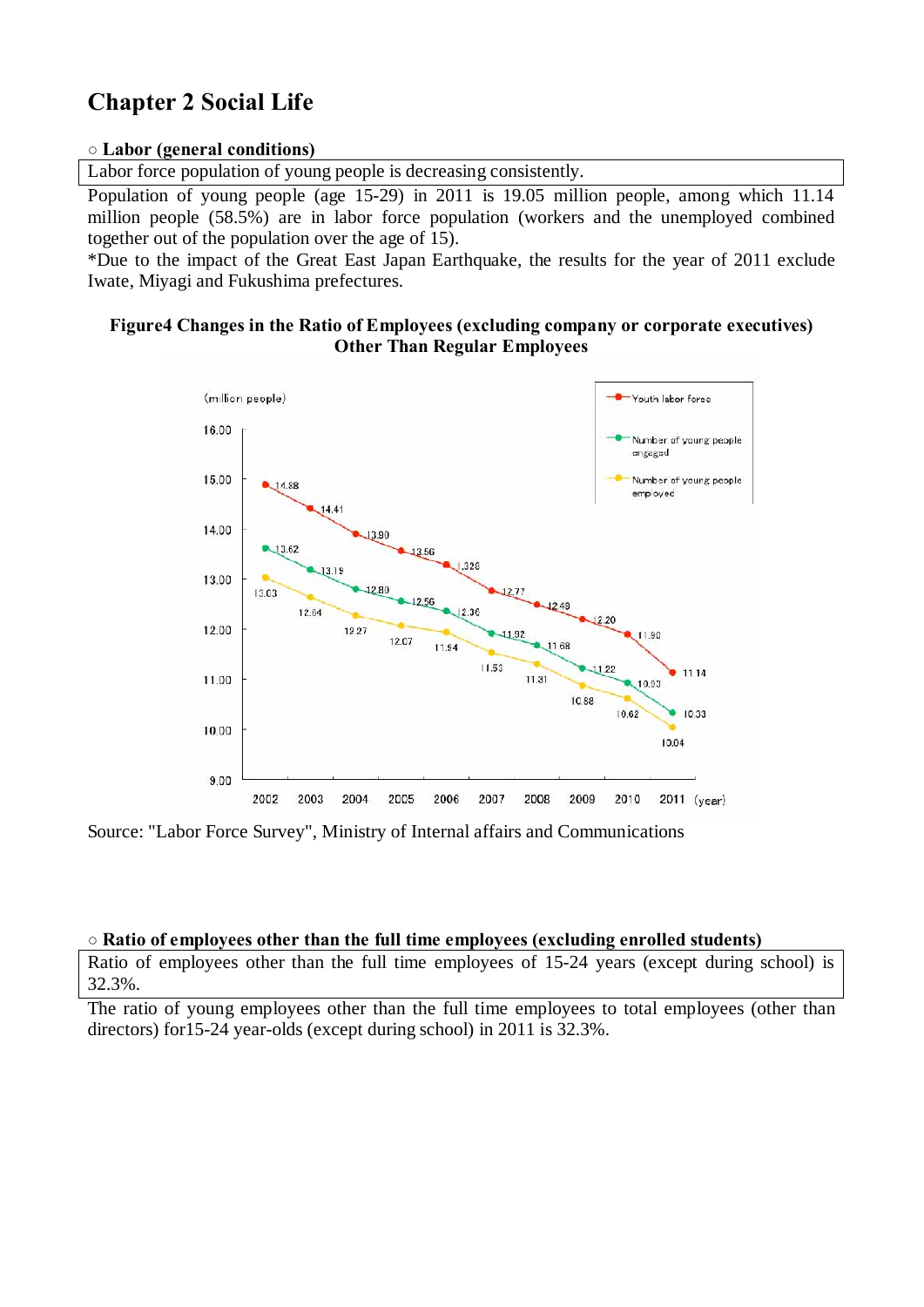



Source: "Labor Force Survey (Detailed Tabulation)", Ministry of Internal Affairs and Communications

#### **○Youth Unemployment**

The youth unemployment rate is constantly high, compared with the total of all ages.

After rising sharply in 1998 and 1999, the youth unemployment rate declined since 2003, and rose significantly from the effects of the recession in 2009. In comparison with the total of all age groups, the rate is constantly high.



**Figure 6 Changes in Youth Unemployment Rate** 

1989 1990 1991 1992 1993 1994 1995 1996 1997 1998 1999 2000 2001 2002 2003 2004 2005 2006 2007 2008 2009 201020113 (Year) Source: "Labor Force Survey", Ministry of Internal affairs and Communications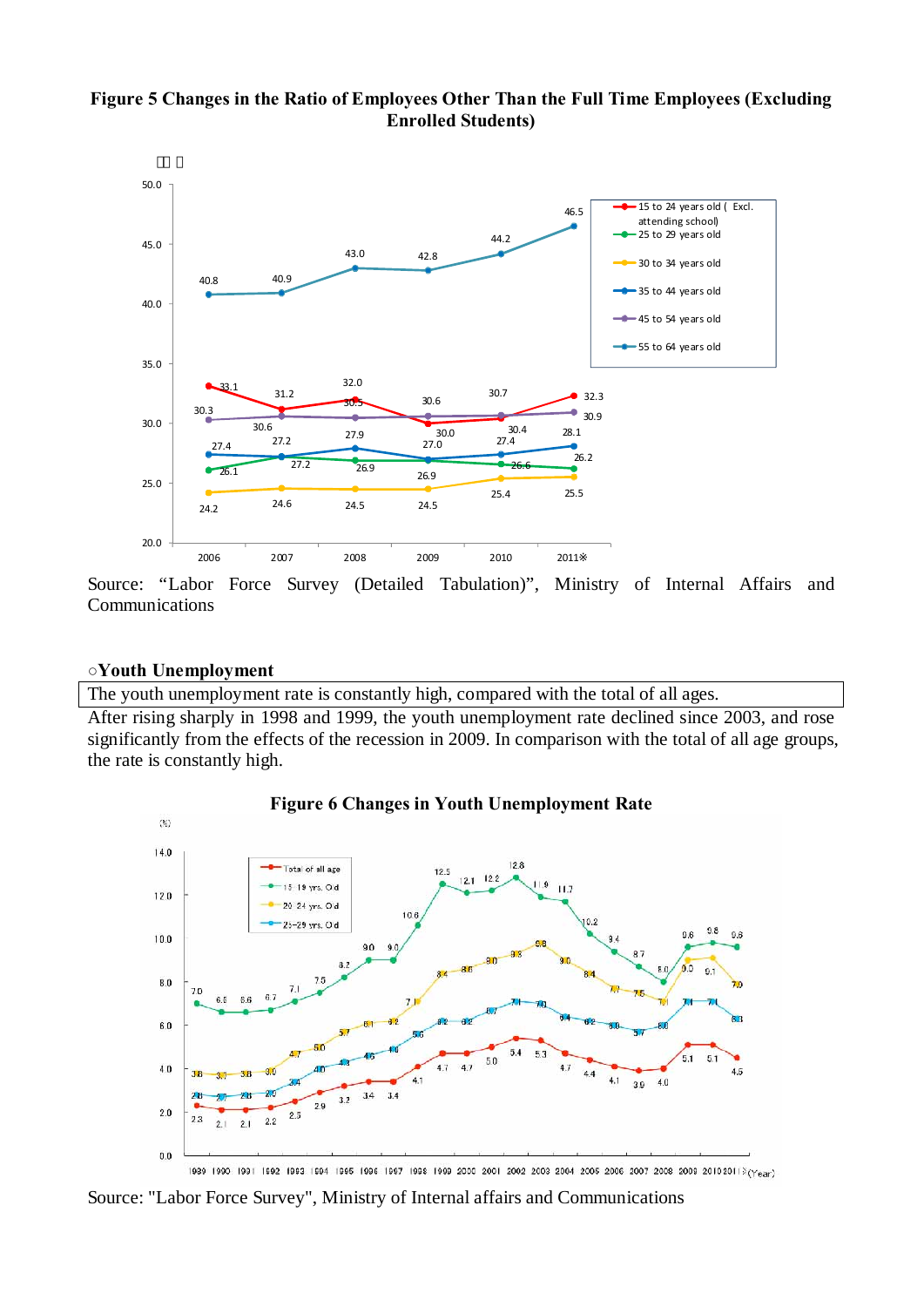#### **○ Status of Part-time Workers**

Number of part-time workers is 1.76 million people.

Number of part-time workers in the year of 2011 is 1.76 million people. If viewed by age group, it is 0.83 million people for 15-24 year-olds and 0.93 million people for 25-34 year-olds.

\*Due to the impact of the Great East Japan Earthquake, the results for the year of 2011 exclude Iwate, Miyagi and Fukushima prefectures.



**Figure 7 Changes in the Number of Part-Time Workers** 

Source: "Labor Force Survey (Detailed Tabulation)", Ministry of Internal Affairs and Communications

#### **○ Status of the youths who are not currently in education, employment or training (NEETs)**  The number of NEETs is 0.6 million people.

The number of the youths who are not currently in education, employment or training (among 15- 34 year-old) has become 0.6 million people. Breaking down into: 90 thousand people for 15-19 year-olds, 150 thousand people for 20-24 year-olds, 180 thousand people for 25-29 year-olds, and 180 thousand people for 30-34 year-olds.

\*Due to the impact of the Great East Japan Earthquake, the results for the year of 2011 exclude Iwate, Miyagi and Fukushima prefectures.



**Figure 8 Changes in the number of unemployed youth** 

Source: "Labor Force Survey", Ministry of Internal Affairs and Communications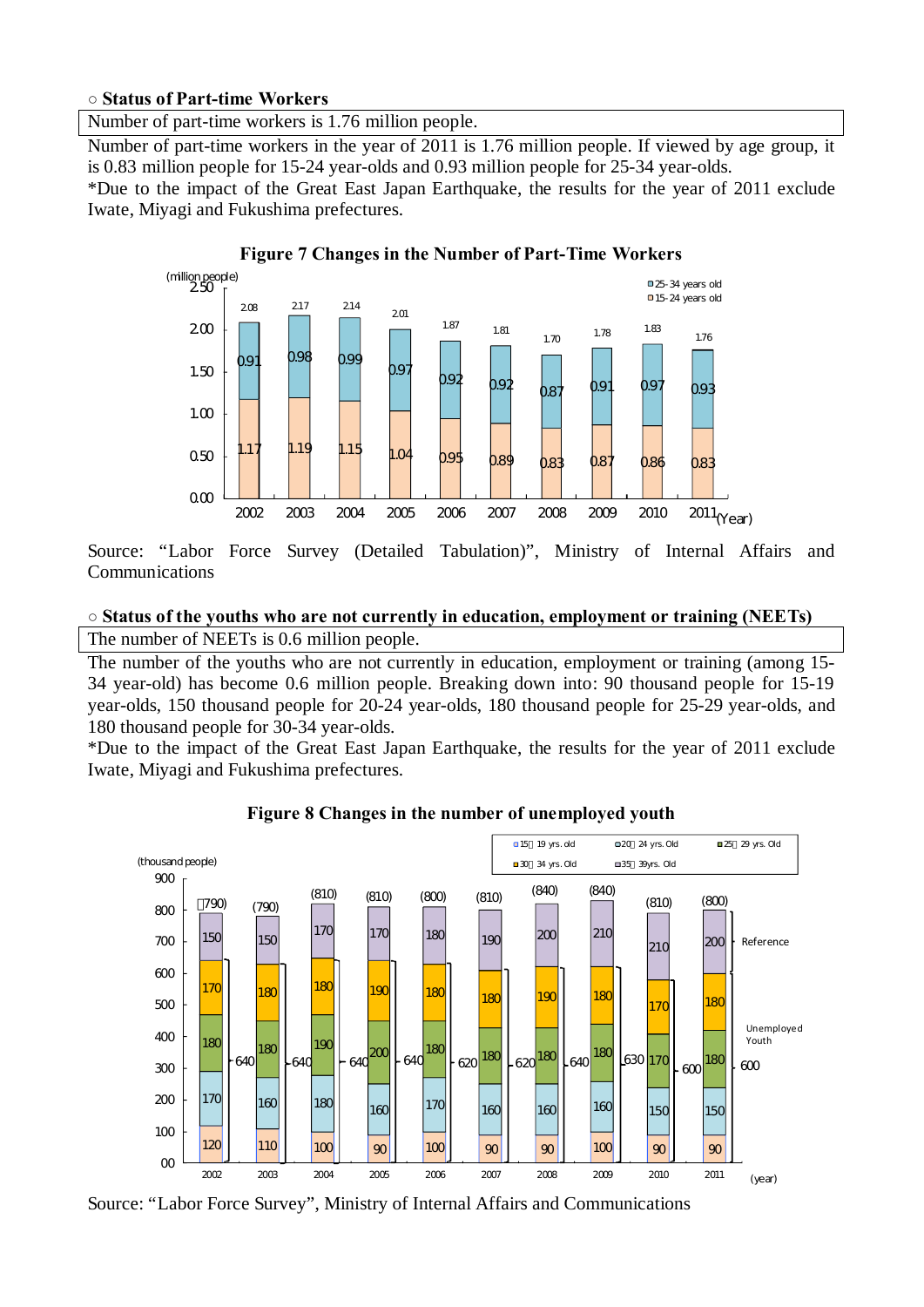# **Chapter 3 Safety and Problematic Behavior**

# **○ Situation of Crime Victims**

The number of children who became victims of welfare violations decreased compared to the previous year.

In the year 2011, the number of children who became victims of crimes of welfare violations, such as the violations of the Act on Child Prostitution and Child Pornography (Act 52 of 1999), the Act on Child Welfare (Act 164 of 1947), and the regulations of local governments, was 7,332 people, which is 8 people  $(0.1\%)$  less compared to the previous year. Among them, the children who became victims according to the Act on Child Prostitution and Child Pornography was 1,219 people, which is 136 people (10.0%) less compared to the previous year.



# **Figure 9 Trends in the Number of Penal Code Offenses known to police in which juveniles were victimized**

# **○ Number of Consultations Related to Child Abuse**

The number of consultations related to child abuse is increasing every year.

The number of consultations related to child abuse in Child Guidance Centers is 56.4 thousand (increased by 27.5% compared to the previous fiscal year).

# **Figure 10 Trends in the Number of Cases for Consultation for Child Abuse in Child Guidance Center (cases)**



Source: "Report on Social Welfare Administration and Services", Ministry of Health, Labor and Welfare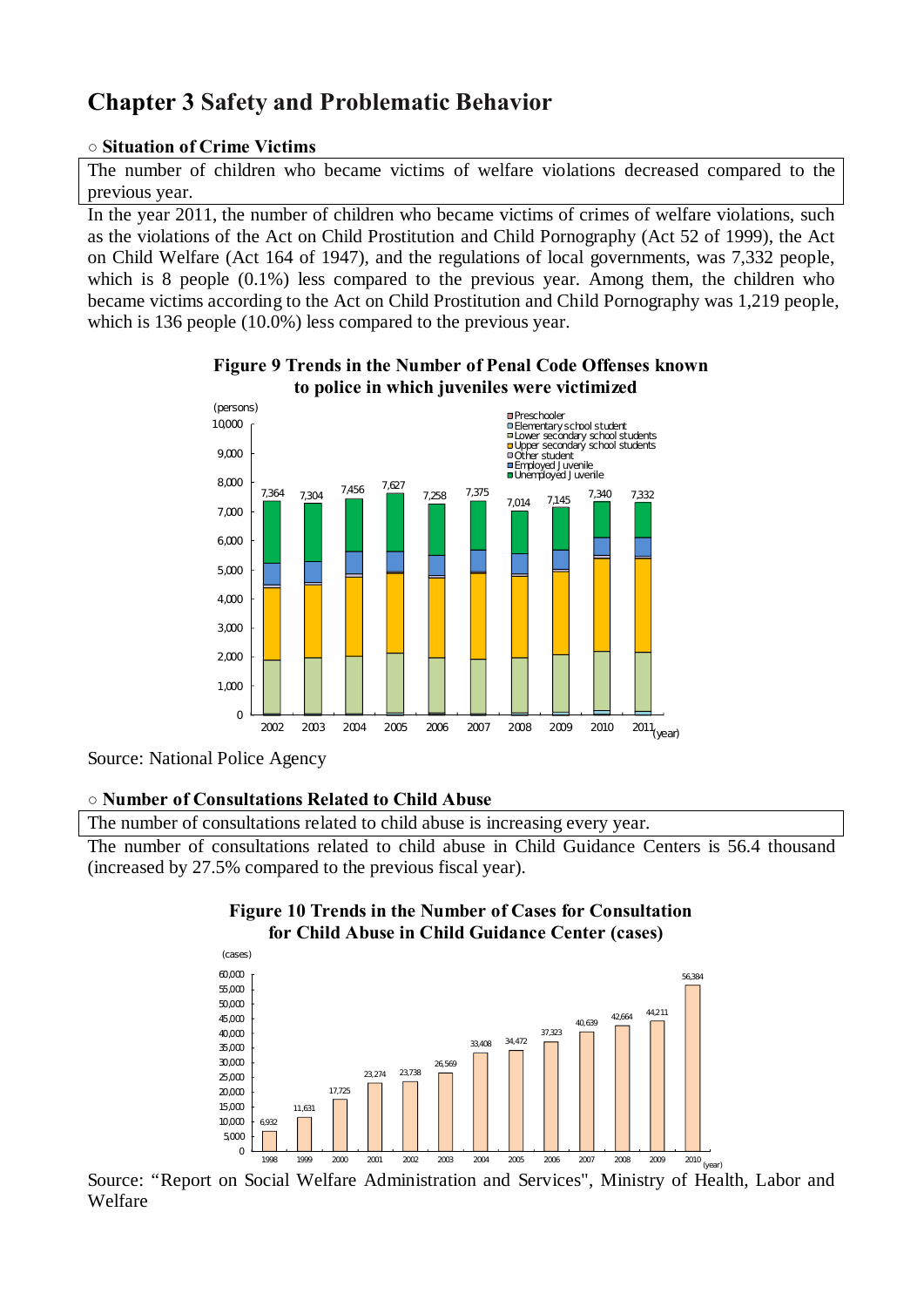# **○ The Contents of the Consultations Related to Child Abuse**

The most common content is physical abuse, followed by neglect and psychological abuse.

As for the contents of the consultations related to child abuse in the fiscal year 2010, the physical abuse is highest at 38.2%, followed by neglect (32.5%), and then psychological abuse (26.7%).

| in child guidance centers by the contents |                    |                       |                                                            |                  |                        |  |  |
|-------------------------------------------|--------------------|-----------------------|------------------------------------------------------------|------------------|------------------------|--|--|
| <b>Classification</b>                     | Total              | <b>Physical abuse</b> | Neglect or refusal<br>of protection<br><neglect></neglect> | Sexual abuse     | Psychological<br>abuse |  |  |
| <b>FY 2010</b>                            | $<100$ ><br>56,384 | $< 382$ ><br>21,559   | $< 325$ ><br>18,352                                        | $<25$ ><br>1,405 | $< 267$ ><br>15,068    |  |  |

# **Figure 11 The number of consultations on child abuse**

Source: "Report on Social Welfare Administration and Services", Ministry of Health, Labor and Welfare

#### **○ Internet Usage by Children and Young People**

Most of high school students own a mobile phone and use the Internet.

Ownership rate of mobile phones (including PHS) is 20.3% among elementary school students, 47.8% among middle school students, and 95.6% among high school students. Utilization of the Internet by mobile phones is 15.2% in elementary school, 45.8% in middle school, and 95.1% in high school students. Many of the young people that own a mobile phone use the Internet.

# **Figure 12 Rate of Mobile Phone Owners and Rate of Internet Users Among Youth**



Source: "The Fifth Survey on Information Society and Japanese Youth", Cabinet Office

#### **○ Child Victims related to Online Dating Sites**

 The number of children who became crime victims by using "Online Dating Sites" is 282 people. In 2011, the number of child crime victims by using "Online Dating Sites" was 282 people. By type of crime, 182 victims (64.5%) is related to the violations of the Act on Child Prostitution and Child Pornography, followed by 46 people (16.3%) related to the regulations of local governments. In 2011, the number of child crime victims by using community sites other than "Online Dating Sites" was 1,085 people. By type of crime, 637 victims (58.7%) is related to the violations of the regulation of the local governments, followed by 393 people (36.2%) related to the Act on child Prostitution and Child Pornography.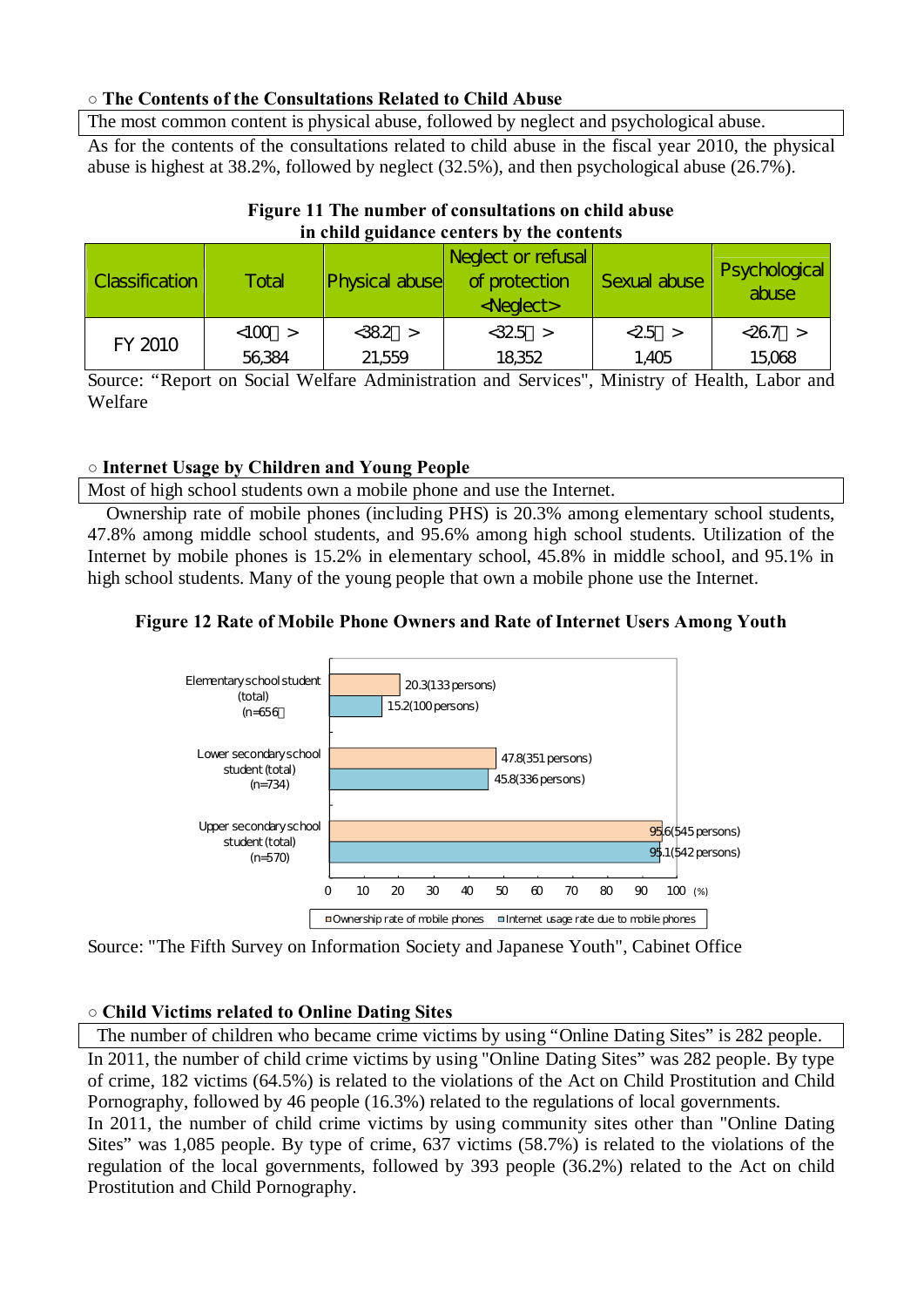### **○ Juvenile Penal Code Offenders**

The number of people arrested for juvenile penal code offenses has been declining in recent years.

The number of juveniles who committed penal code offenses in 2011 was 77.7 thousand people (decreased by 8.2 thousand people (9.5%), compared with the previous year). The ratio to the youth population (the number of juveniles arrested per 1,000 persons of the same age group) was 10.7 (decreased by 1.1% from the previous year). The population ratio is 4.9 times as much as that of adults.





Source: National Police Agency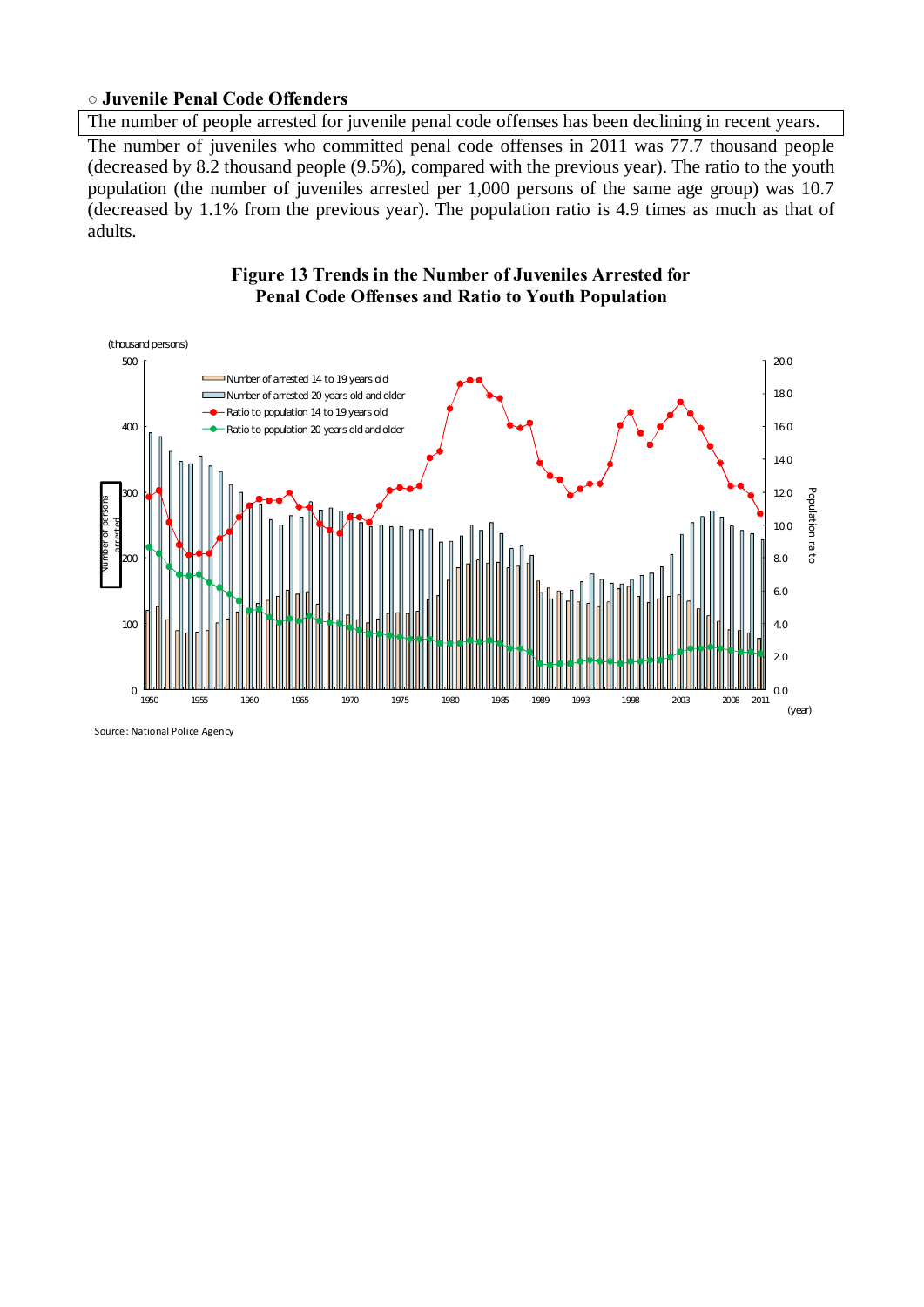# **Special Feature Youth's Outlook on Work and Future Vision, Current Situation and Challenges on Vocational Independence and Employment Support**

# **1. Introduction**

 To figure out how young people evaluate government support measures for employment and as such, what kind of vision they have about their own future and also what kind of future they wish for, an Internet survey for teens and 20s was conducted. This section introduces, by using the results of the survey, young people's awareness of future life and work and their opinions about national policies concerning employment support and vocational independence, as well as an overview of national initiatives and actual examples of the efforts that are being made regionally and through private organizations.

#### **2. Results of the Survey**

#### (1) Overview of the Survey

This survey is an Internet survey that was conducted in the time period between December 31, 2011 until January 2012, for 3,000 men and women between the ages of 15 to 29 years nationwide, (1,500 men and 1,500 women) who have been registered as research monitors at a survey company. The survey has been set in a way that the participants were divided into seven blocks nationwide, (Hokkaido, Tohoku, Kanto, Chubu and Hokuriku, Kinki, China, Shikoku, Kyushu-Okinawa) and allocated the number of collected samples to be 3000 samples for the population ratio between the ages of 15 to 29 years for each block.

#### (2) Outlook on Work

For work objectives, the highest at 63.4% is "to earn," then "for my personal life" 51.0%, "to fulfill my hopes and dreams" 15.0%, "for the life of the family" 12.6%, "to get a sense of accomplishment and purpose in life through work"11.3%, and so on. (Multiple answers)

#### **Figure 14 What do you work for?**



(3) Concerns and Realities related to Work

The high "anxiety rate", indicated by the combination of " very anxious" and "somewhat anxious" selections, was expressed for: "Uncertainties about getting enough income," 82.9%, "Uncertainties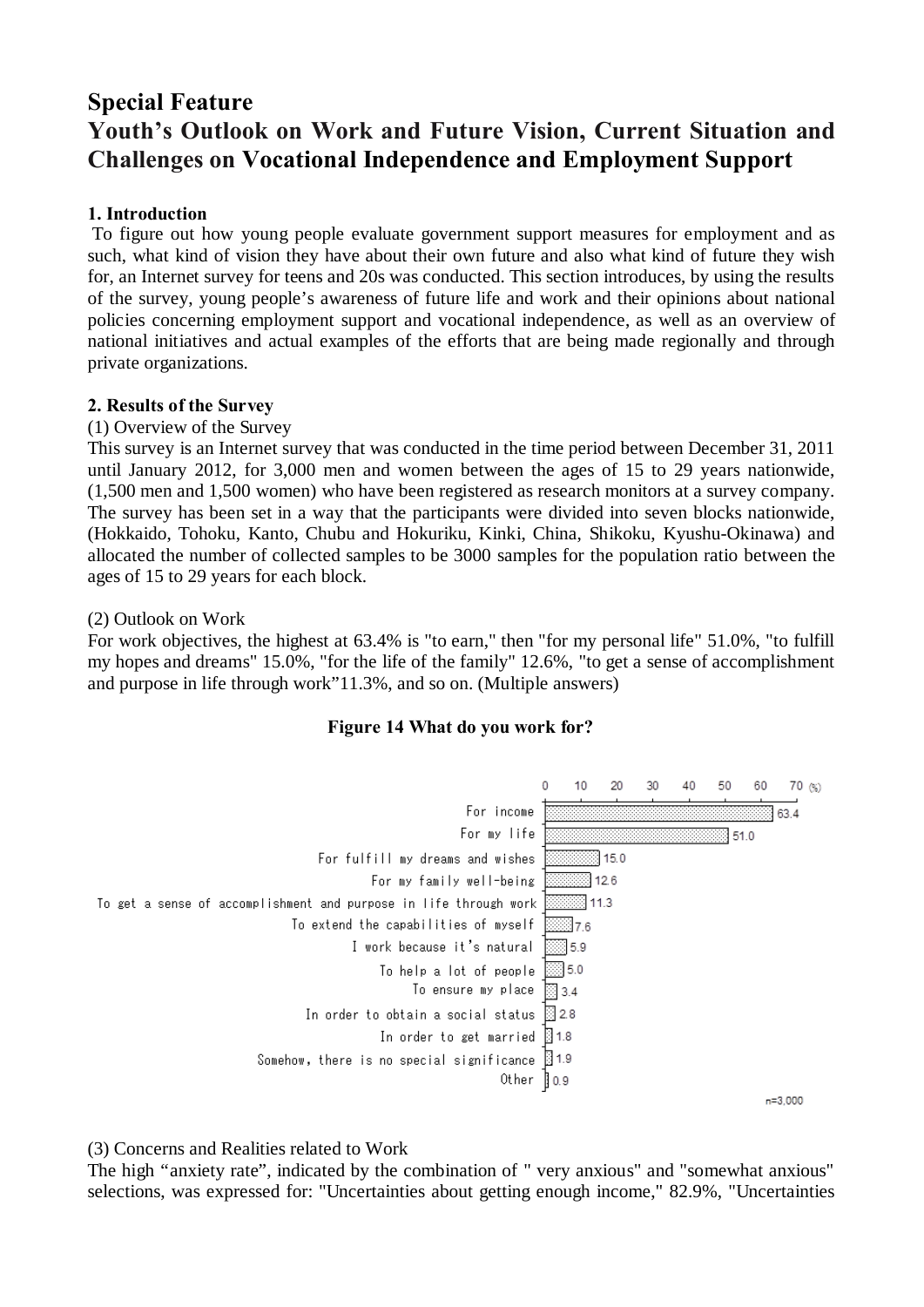about receiving pension at old age," 81.5%, "Uncertainties about being able to work properly," 80.7%, "Uncertainties about economic trends in the society," 80.4% Anxiety about economical issues such as work, income, pension, retirement, and economic trends is relatively high amounting for more than 80%.



# **Figure 15 Reality Concerns Related to Work**

(4) Recognition and use of consulting organizations

The highest recognition is for "Hello Work"(Public employment security office) at 90.0 percent. Regarding the effects of using a public agency consultation, highest at 60.1% is "was helpful to choose a place of employment", then 24.3% "organized their own thoughts and feelings," and 22.2% "broadened their own thinking." **(Multiple answers for both)** 

# **Figure 16 Recognition of Public Consultation Organizations Supporting Work**

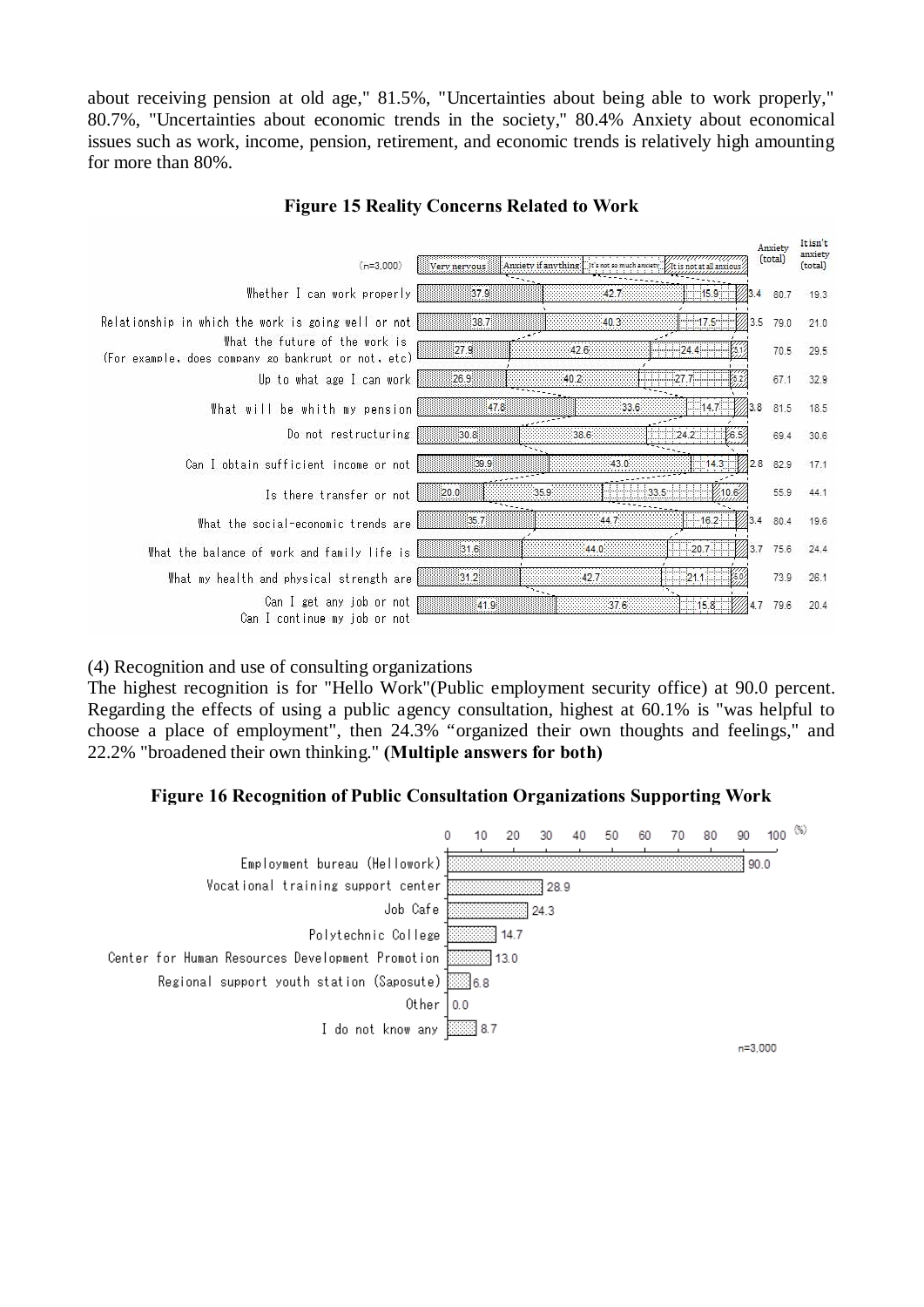# **Figure 17 Effect of Using Public Consultation Organizations**



(5) Current status of career/vocational education

 Regarding the experience of career/vocational education 64.2% answered "have not received" and 25.5% answered "have received," while 10.3% answered: "do not know."

**Figure 18 Experiences of Career Education and Vocational Education** 



In addition, for those who answered "has received" a career/vocational education, when asked about what kind of effect obtained, 68.8% "broadened their own thinking," followed by "understood the importance of working," 64.6%, and "discovered knowledge and skills (abilities), that are necessary in the society," 58.2%

| (n8788)                                               | No.<br>Tex. | I can not not anything                                 |
|-------------------------------------------------------|-------------|--------------------------------------------------------|
| I understood the importance of working                | 84.6        | <b>ANTINAL</b><br>23.0<br>12.4<br><b>CALL AND REAL</b> |
| understood my aptitudes                               | 48.8        | 23.0<br>25.2                                           |
| I understood business etiquette                       | 56.57       | $-202$<br>$23.2 -$                                     |
| It helped to choose a job preference                  | 54.7        | $-24.7$<br>$-20.6$                                     |
| It became a reference for decision                    | 50.1        | 1242<br>25.7                                           |
| It helpd to spread my way of thinking                 | 68.8        | 14.9<br>地工<br>一体体を体を上す。                                |
| Image that was holding became concrete                | 48.3        | $+251$<br>26.6                                         |
| understood the skills and knowledge needed in society | 58.2        | $+24.8$<br>17.0                                        |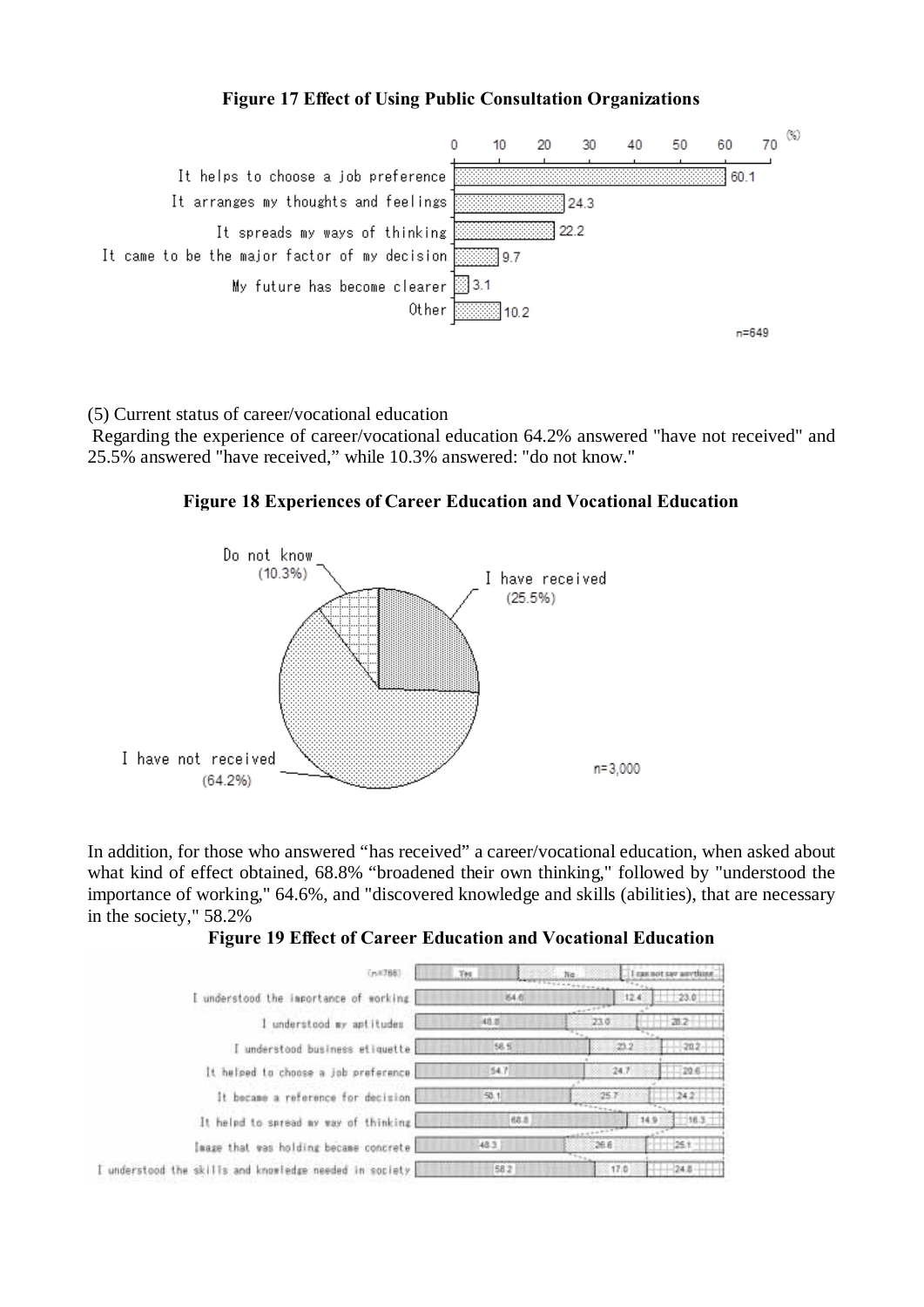(6) Support that was effective for career choices and job search

When asked about what kind of assistance was effective when looking for a job and choosing a career, the most common answers were "Advice and guidance for testing and interviewing," 38.3%, then "Company information sessions," 37.6%, "Implementation of diagnostic aptitude," 30.1%, "Providing advice and information for family and friends," 28.9%, and "workplace experience and internship" at 22.2%.



# **Figure 20 Support that Was Effective**

# **3. Vocational Independence and Employment Support Initiatives**

(1) Efforts by `Hello Work` offices to support people who are not unemployed

'Hello Work offices' provide various employment support programs for graduates and enhance it by promoting cooperation with universities.

For example, 'Hello Work' offices for new graduates were established at every prefecture in September, 2010 as specialized office to support such young people as college students who search job and graduates who did not obtain job. Those offices provide information about local/nationwide jobs and have an advice service for job hunting as well as hold seminars and job fairs throughout the year.

Moreover, by cooperating with universities, `Hello Work` offices send e-mail newsletters to universities with information about career interview events targeting graduates, offer employment assistance such as practice interview meeting with resident supporters at colleges, and have a counseling booths at business briefing conference at campus to implement the consultation for students who are not prospective employees.

(2) Practice of career education at schools and governmental efforts to support them

Elementary students "Dream - Perfect Job Experience" workplace tours (Chiba prefecture)

Chiba prefecture conducts "Dream - Perfect Job Experience" project in which children can closely observe the people who work in companies and government offices. The aim of the project is promoting the "enhancement of career education with emphasis on practice, training, and field experience". The project focuses primarily on elementary schools children. For half a day elementary school students can closely participate in the adults work, observe the appearance of adults working on the job, feel the atmosphere that adults spend at work, learn the importance of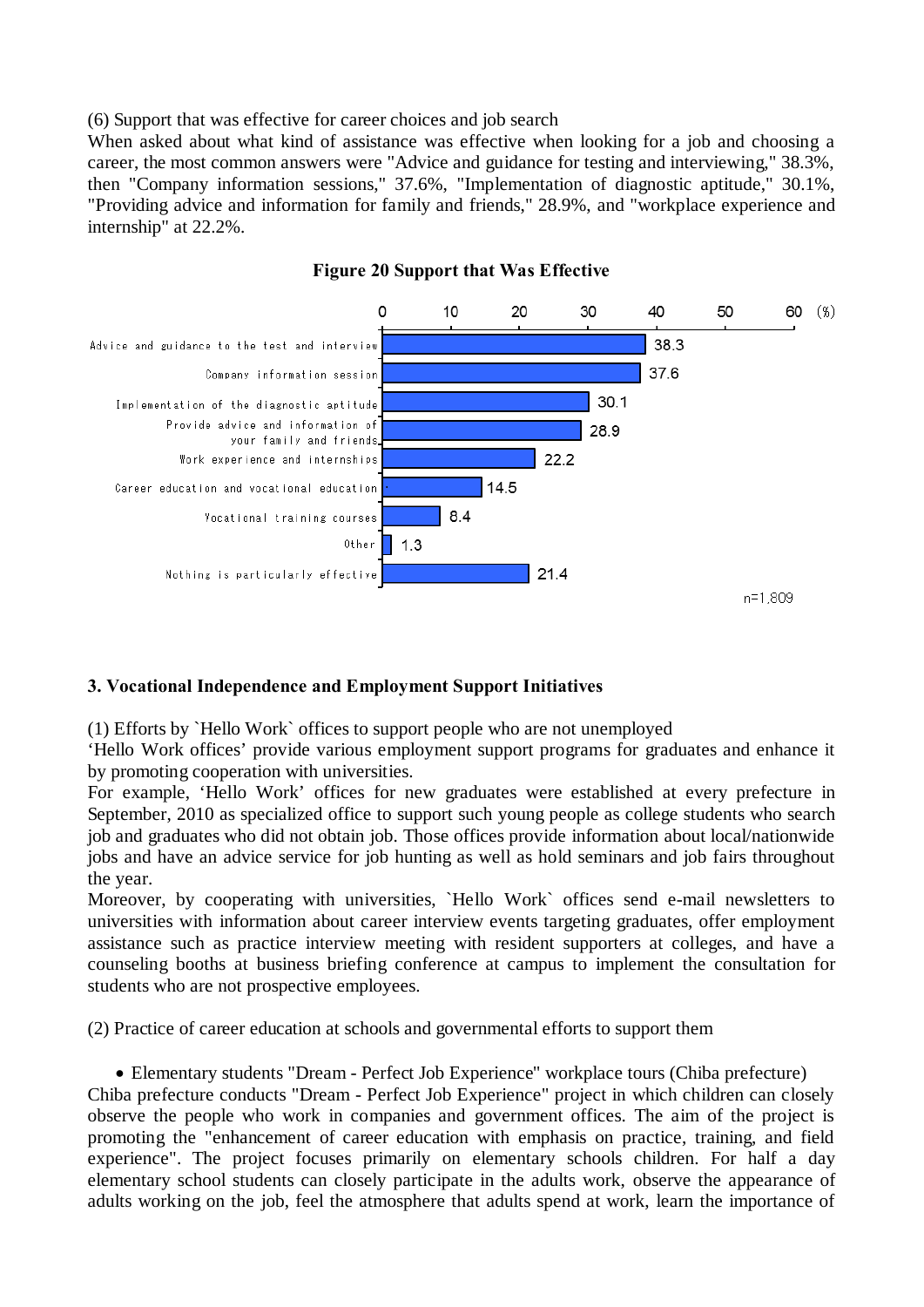manners and greetings, in order to broaden the imagination in the future dreams about work. The aim is to provide students opportunity to think about the meaning of work and study at school for future work by observing closely the work of adults and having a conversation with adults, to be an introductory activity of work experience program in middle school, and to be like a home-schoolcommunity forum raising children who will lead the next generation together.

 Learning the rights of workers, teaching practice from the perspective of creating skills and network

In Osaka, in order to support high schools that focus on practical career education and vocational education, "business schools promote practical career education" project is conducted.

One of the designated schools for the project, Fukusen Osaka Prefectural High School, is focusing on career education for each grade for creating realistic images of future work, understanding the paths leading to the occupation of interest and introducing strategies to proactively strive toward one's goals. A class on modern society lead by teacher Junichiro Inuma (currently in Sakai Higashi High School) is unique.

The class focuses on research studies by using "living" and "working" teaching materials and students study seek advice of professionals such as lawyers and judicial scriveners. It aims to connect to a network that can mutually help in the future if a need arises, by participating to the real world by taking advantage of the skills learned in the classroom and by taking a variety of networks of relationships in high school as a base.

One of the topics of the class titled "Let's get a written contract of employment (Labor Contract) from the part-time job employer." This topic comes from the point of view of necessity of studies of not-full-time workers' "working rights." In class, while receiving the advice of experts, students are gaining the knowledge and skills required to work, by actually getting a written contract of employment from the part-time job employer, making it the material for group discussions, and making a presentation of the situation when the request to make a contract of employment was expressed (negotiations with the employers who were not willing to provide the contract, expressing gratitude to those employers that have taught useful knowledge).

• Career Education Symposium (Sponsored by the Ministry of Economy, Trade and Industry, Ministry of Education, Culture, Sports, Science and Technology, and Ministry of Health, Labor and Welfare)

 On January 26, 2012, the symposium that brings together educators, career education companies and other stakeholders was held in Yurakucho-Marion, Chiyoda-ku, Tokyo.

In order to promote career education, it is important that schools and concerned parties of local society and businesses make efforts together while recognizing the individual role of each organization.

The symposium was held by three ministries: Ministry of Economy, Trade and Industry, Ministry of Health, Labor and Welfare, and the Ministry of Education, Culture, Sports, Science, and Technologym. The purpose was to promote career education through collaboration and cooperation of education concerned parties.

The symposium had a keynote presentation "Rather than choosing the given path in life, choose taking a path – find a job you would like so much" made by Mr. Otake Yoshiki, top adviser and founder of Aflac (American Family Life Assurance Co.), as well as a panel discussion with the theme of "The future of children created together - In the practice of career education," case presentations by Excellence Career Education Award-winning school officials and organizations, Career Education Award, Award from the Minister of Education, Culture, Sports, Science and Technology, and Career Education Cooperation Promotion Award ceremony.

(3) Improving the work environment to make it possible to achieve work-life balance

According to the survey, 52.9% of young people chose "giving priority to family rather than work". In addition, many people answered "cherishing parents, living happily, raising children when they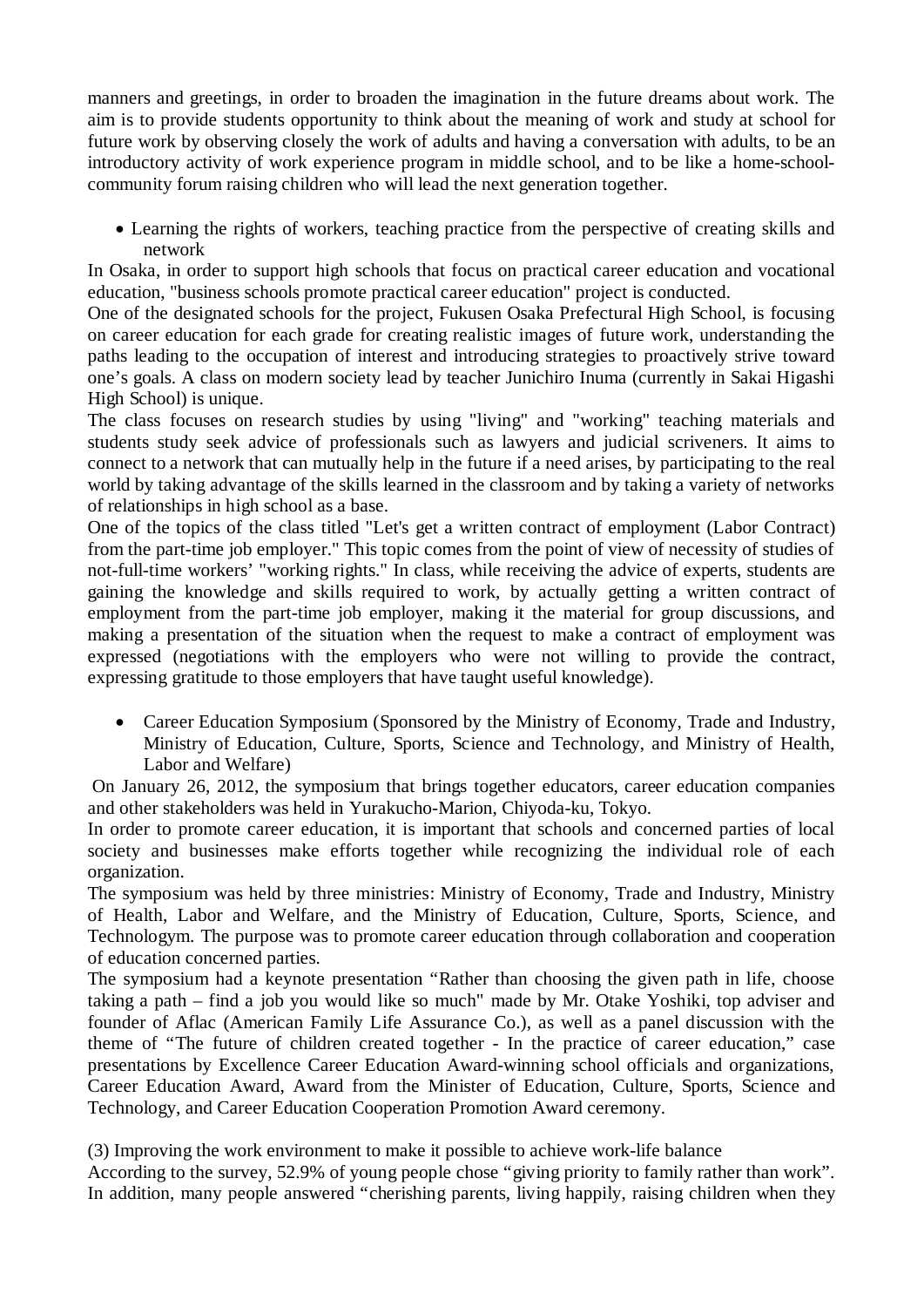become 40 years old". On the other hand, the "Vision for Children and Young People" emphasize efforts to promote the realization of the "work-life balance" as a review of the state of adult society. There are the efforts for companies and organizations that promote work-life balance.

Aiseikai social welfare organization (wlderly care welfare facilities) located in Okayama prefecture was awarded the Grand Prix Work-Life Balance Excellence Award organized by the "Civil movement for the next generation  $\sim$  Work-Life Balance Promotion Council" as a company that established an annual plan proposed by "balance support committee " in the workplace and reduced staff turnover.

As concrete efforts to improve job satisfaction and facilitate work for the employees, Aiseikai established child care facilities, as well as a child's birthday holiday (staff-holiday on a child's birthdays for children in pre-school up to junior high school) in order to increase the number of days the workers spend with family, no-overtime day, career development training as an opportunity for staff to challenge themselves depending on the experience, and the committee consisting of approximately 20 supporting staff-member all in child-rearing, for making a proposal for creating a workplace that is comfortable to work at.

By these efforts, the staff turnover rate in this nursing home is lower than the national average, which is said to be high for nursing homes in general. In addition, despite the difficult job situation in the nursing industry, new graduates from outside the city and outside the prefecture have applied, which led to the stability of securing the human resources in the region of population decline. Furthermore, self-realization through work was achieved by working personnel, and the users' evaluations of service aspects and staff attitude are high.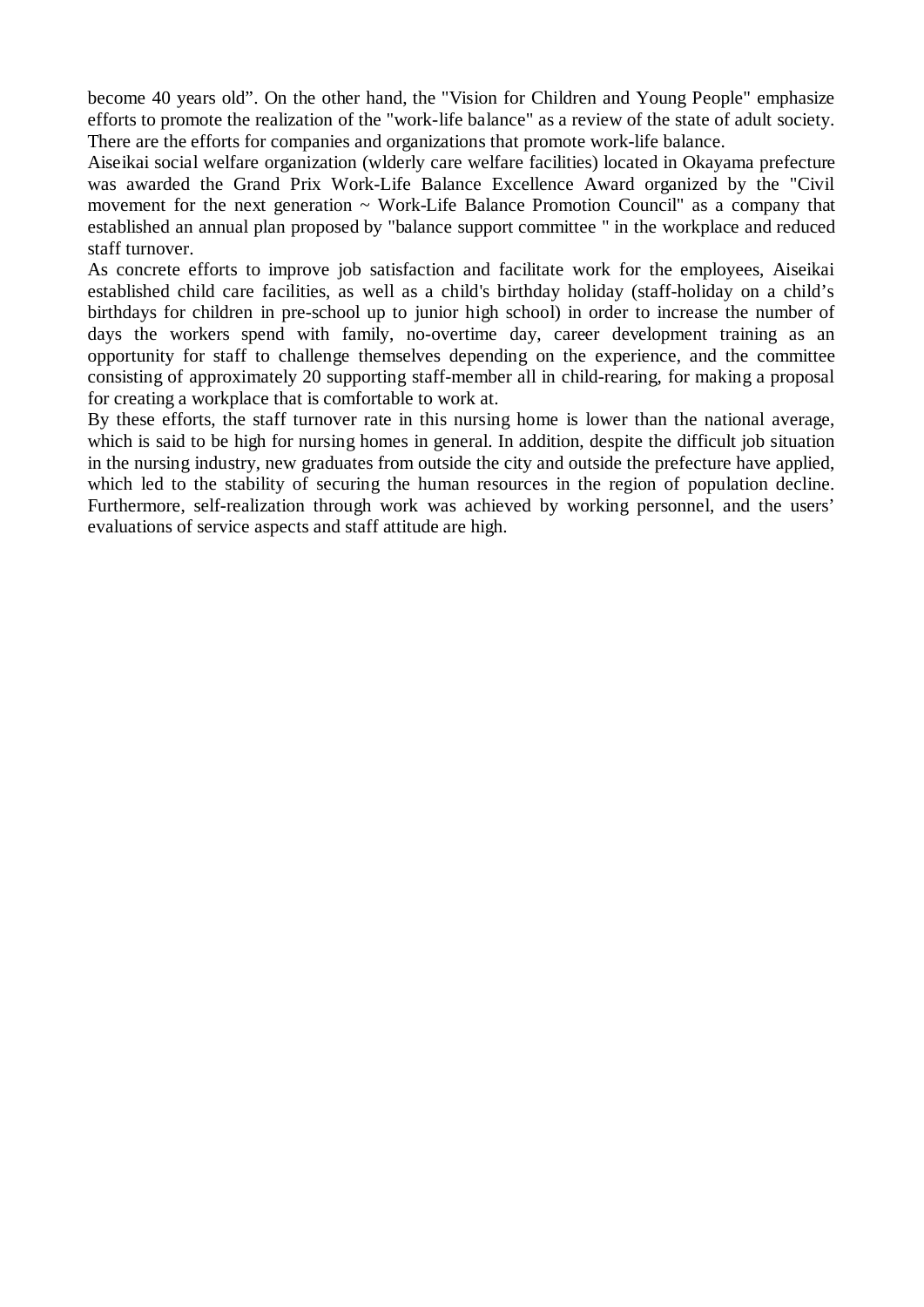# **Part 2 Measures for Children and Young People**

# **Chapter 1 Promoting the Policies on Development and Support for Çhildren and Young People in a Comprehensive and Systematic Manner**

#### **Section 1 Background**

### (National Youth Development Policy)

In June 2003, Headquarters for Youth Development, where the Prime Minister is chief and all cabinet ministers are member, was established in June 2003. It devised "National Youth Development Policy 2003" showing the medium-and-long term direction of upbringing the youth in our country in December, 2003.

Then it reviewed the Policy corresponding to the change of the times and devised "National Youth Development Policy 2008 " in December 2008.

After that, there have been efforts to make laws and/or policies such as the declining birthrate society measures, the action to protect a child from a crime, the juvenile delinquent measures, the promotion of the food education, the support of the social independence of the youth.

# **Section 2 Actions based on the Act on Promotion of Development and Support for Children and Young People**

 (the Act on Promotion of Development and Support for Children and Young People / Vision for Children and Young People)

Because of the environmental aggravation around children and youth, and of the complexity that the youth hold such as NEETs (not in employment, education, and training), social withdrawal and a school truancy as well as the limitation of conventional way of doing hierarchy-like correspondence in each field, the Act on Promotion of Development and Support for Children and Young People was enacted in July, 2009 and came into effect in April 1, 2010. The act ask the government for 1) establishing the headquarters for policies on children and young people and formulating a basic policy, 2) preparing for the framework of comprehensive promotion of the policies on development and support for children and young people such as regional plans and one-stop consultation, and 3) developing network infrastructure to support children and young people who have difficulty in social life.

Cabinet Office started immediately after enforcement of the act to devise a basic policy for children and young people. It established working team consisting of minister of state, vice-minister, parliamentary secretary and experts since January, 2010. In the process, the team held the meeting where minister listen to children and young people.

With the enforcement of the Act on April 1, 2010, "Headquarters for Promotion of Development and Support for Children and Young People" was installed as a special organization at Cabinet Office. In the headquarter, the Prime Minister is General Manager, the Chief Cabinet Secretary and Minister of State in charge of children and young people are deputy general managers: other all cabinet ministers are members in the office.

In July, the Headquarters devised "Vision for children and young people" as a basic policy based on the Act after having performed opinion offers from the nation and the local public entity.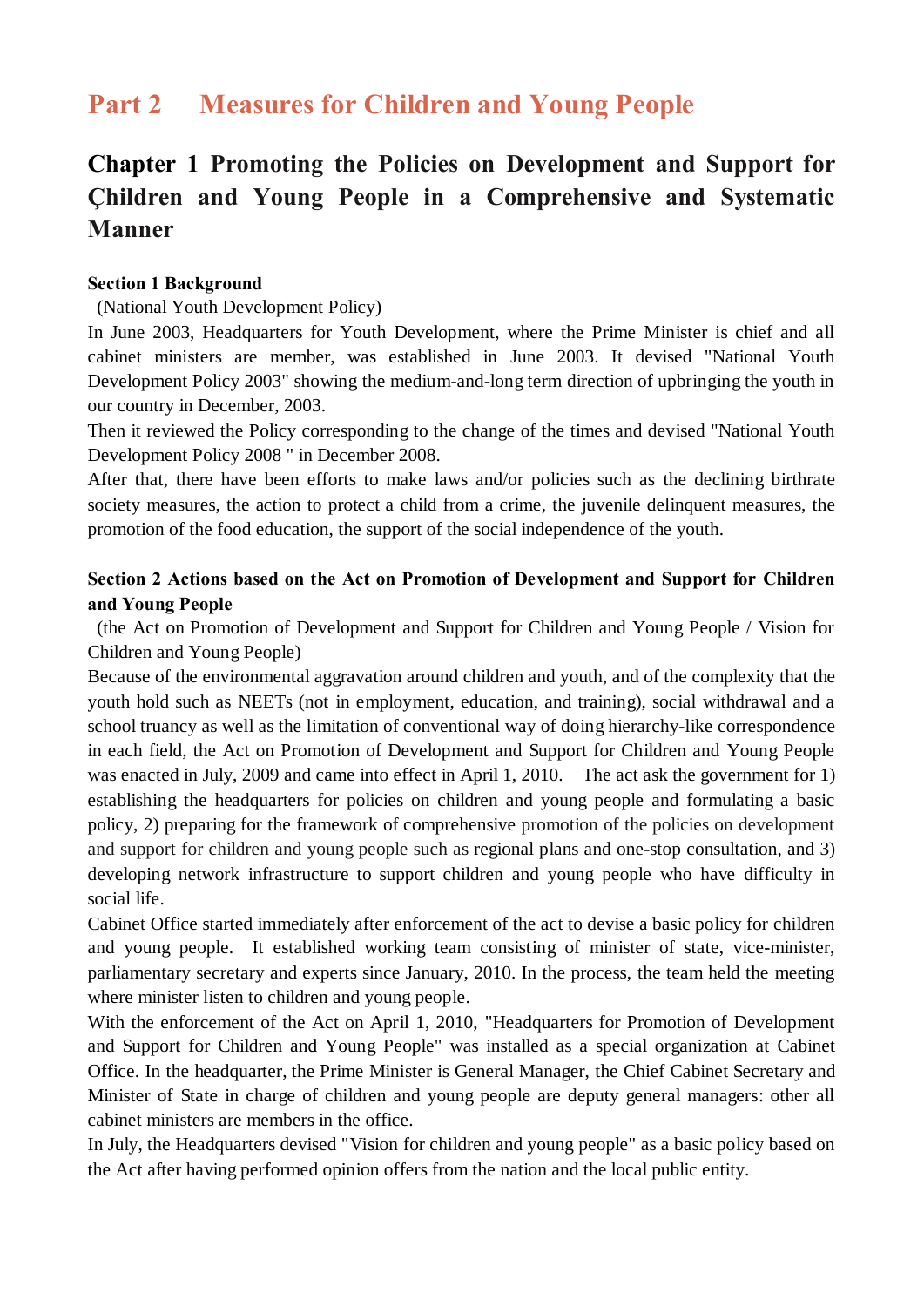(Checking and evaluating the Vision)

Based upon decision made by General Manager of the Headquarters, the Meeting of the Examination and Evaluation of the Measures to Develop and Support Children and Young People was established in July, 2011 in order to perform checking and evaluating about the situation of the measure based on the Vision. The meeting consists of 20 members of experts and the youth.

The meeting established two subgroups in order to advance more detailed deliberation. The first is to check and evaluate the enforcement situation of the measure based on the Vision. The second is to clarify positioning of children and young people in the policy making.

At the first sectional meeting, focused agendas were 1)vocational independence of the youth and support of employment for them, 2) support of a child and the youth affected by the Great East Japan Earthquake. Members went through the hearings from the relevant ministries and agencies, the investigation about the way of thinking of the youth about the working, the hearing about support to the child of a refuge area and the stricken area of the Great East Japan Earthquake disaster.

At the second sectional meeting, members discussed and arranged the needs, significance about participation of children and the youth in policymaking process. While implementing hearings of the trends of the participation of the youth in policy planning in European Union and other foreign countries, the meeting members investigated the current situation and challenges of the young people's opinions offer that has been already in place in our country, and the usage of new media for such purpose.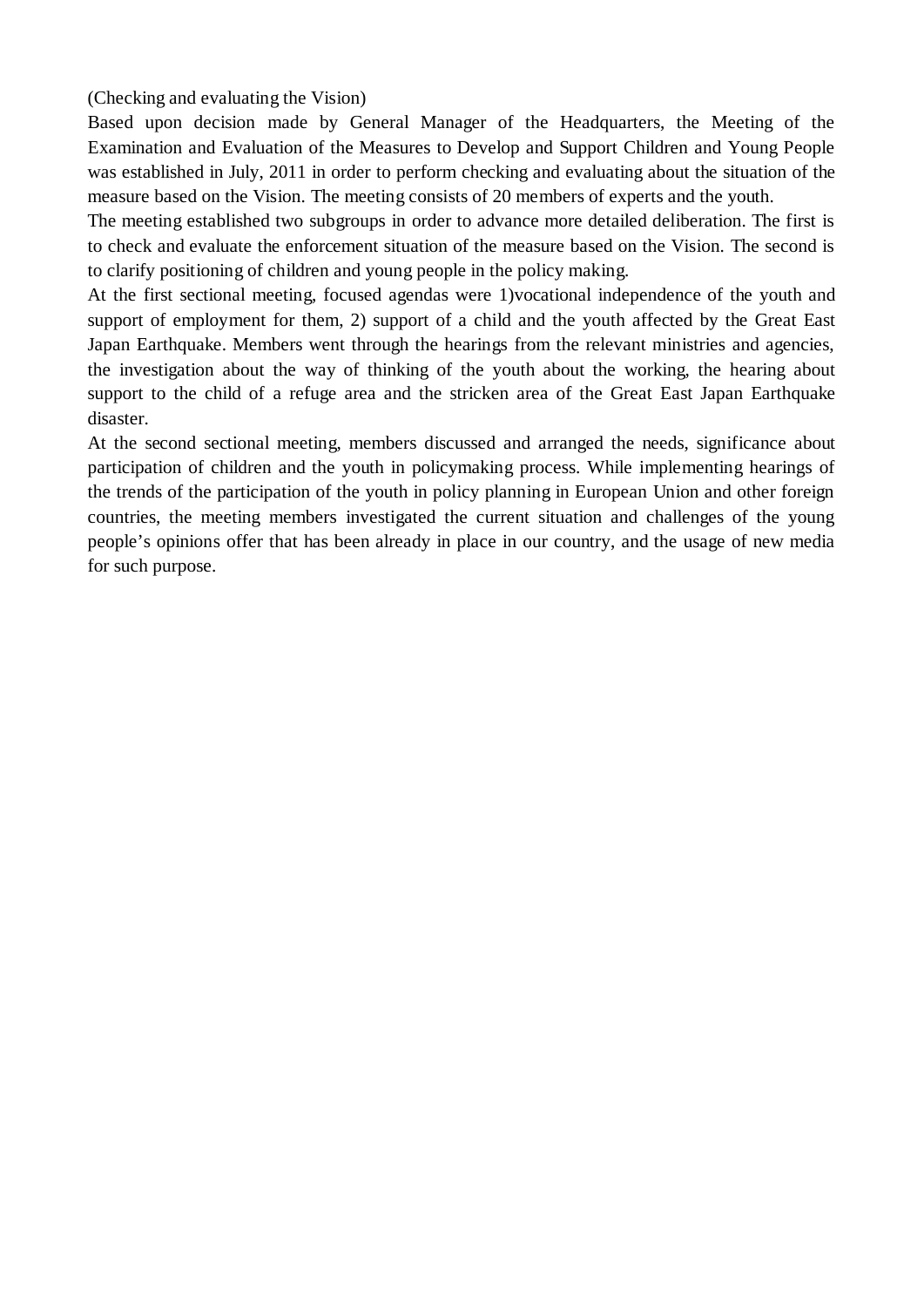# **Chapter 2 Providing Support for Healthy Development of All Children and Young People**

### **Section 1 Support for the self-development of children and young people**

#### (Acquisition of daily life skills)

In the school education, instructions to plan the formation of a basic lifestyle are carried out through the whole instructional activities of the school including morality and extracurricular activities based on courses of study.

The new course of study aims to enrich moral education, focusing especially on instructions to the lower grades at elementary school for the basic lifestyles such as greetings, the rules in the social life, judgment between the right and wrong and not doing anything immoral that you must not do as a human being.

### (Provision of opportunities of various activities)

The purposes of International exchange initiative for the young people by Cabinet Office are that young Japanese learn global knowledge through a variety of sense of values of each country's young people and young people from overseas deepen the understanding of our country and to grow friendship with the young Japanese, based upon mutual trust as a basis.

This initiative is providing a valuable opportunity to be able to experience various values beyond everyday life by the interchange with each country's young people. The voluntary activities by the Japanese who have already participated in the initiative, through exchange activities with foreigners, have been offering them opportunities to learn the culture that is different from themselves and various values continuously.

#### (Financial assistance)

The Act on "non-collection of the tuition of the public senior high school and financial backing to support attending senior high schools" is enacted on March 31, 2010 and came into effect from April 1, the same year.

Under this Act, the tuition of a public high school has become free, at the same time the system that gives financial aid for private high school attendance has been established.

# **Section 2 Support for the social development and social participation of children and young people**

(Support for participation in the formation of society)

Cabinet Office carries out "Youth Public Opinion initiative" in which Cabinet Office listen to opinions about social various problems in order to enrich measures and increase youth's social awareness.

The Office chose approximately 300 children and youths (From the ages of junior high students and younger than 30 years old) as "Youth Special Report Members " by an open call for participants. The Office collects their opinions about specific policy problems by e-mail, making use of them for planning measures for children and young people.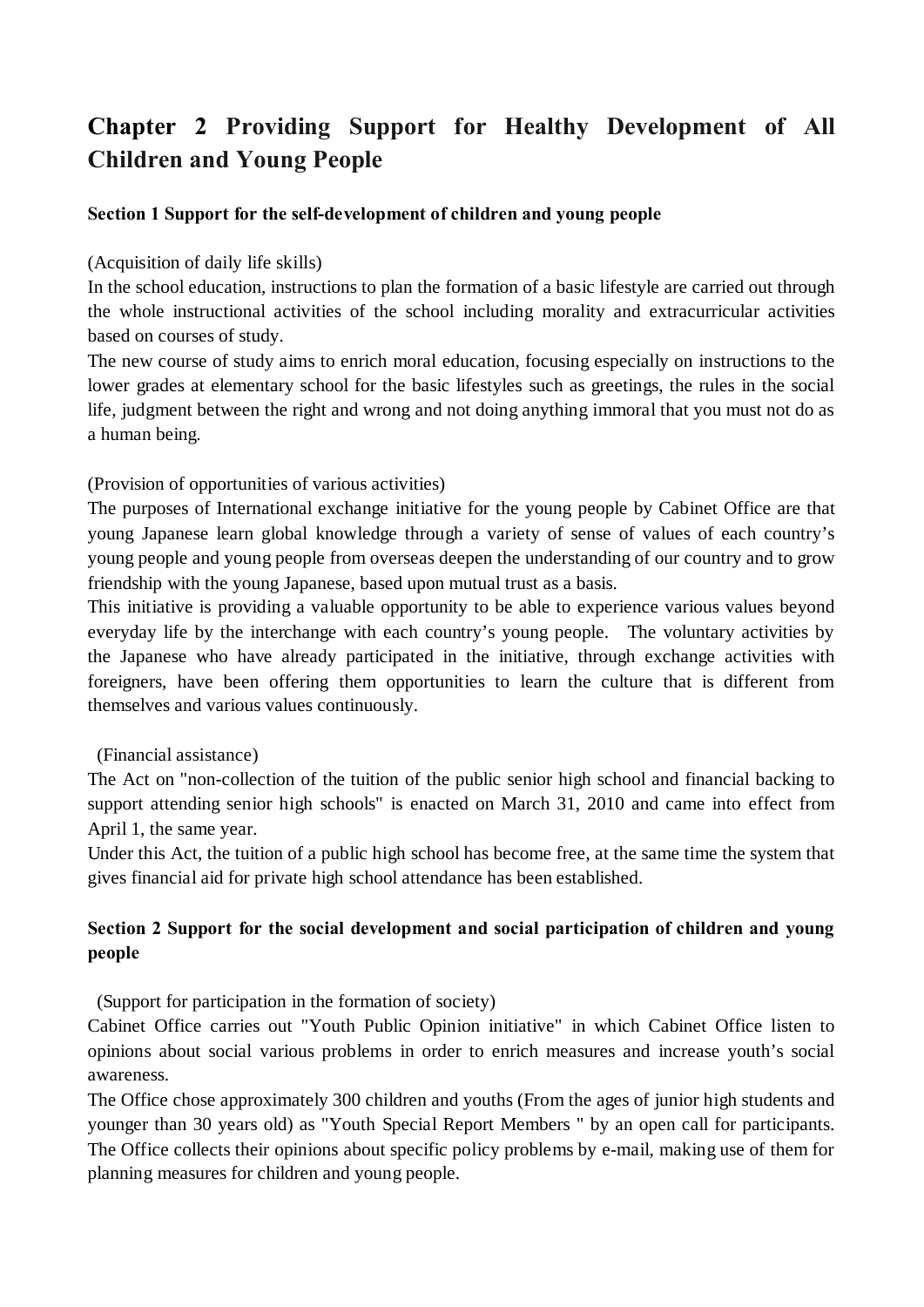### **Section 3 Ensuring the health and security of children and young people**

(Ensuring and improving health)

The Act on school health was revised in June, 2008 and was taken effect as the Act on school health security in April, 2009.

This revision enhanced the health instruction for child students by the cooperation between teachers and school nurses as well as first aid, health consultation and the instruction for students by cooperation with local medical institutions.

### (Improvement of counseling systems)

The Government supports the expense that is necessary to locate the school "professional counselors" in all approximately 10,000 public junior high school schools and 12,000 board schools in 2011. Also, it supports the expense that is necessary for the 24-hour and through-the-year telephone consultations for children the Board of Education of each prefecture and governmentdecreed cities have.

In addition, the Government supports the expenses necessary for the appropriate placement of school social worker who have special knowledge and techniques about social welfare as well as education, so that they will be able to support children having problems by coping with various circumstances where children are underneath and utilizing networks with organizations concerned such as children consultation centers.

# **Section 4 Support for the vocational independence and employment of young people**

(Acquisition of employment skills and motivation)

In January 2011, the Central Council of Education reported "the way of a career education, the vocational education in the future school". The report proposed concrete policies of 1) systematic promotion of career education from early childhood education to higher education, 2) practical vocational education and its reevaluation and 3) career formation support from the viewpoint of lifelong study (such as the enhancement of the lifelong study opportunity and support for the dropout).

Ministry of Health, Labor, and Welfare has been implementing "career education specialty talented person training initiative", This initiative develops professionals who plan and operate career education by using its expertise of career consulting as public welfare labor administration since 2010 in order to enhance the career education in junior and senior high schools prior to career decisions. In 2010, the Ministry implemented the initiative for the persons that were engaged in the career education of high schools and, in 2011, carried it out for people engaged in the career education of junior high schools.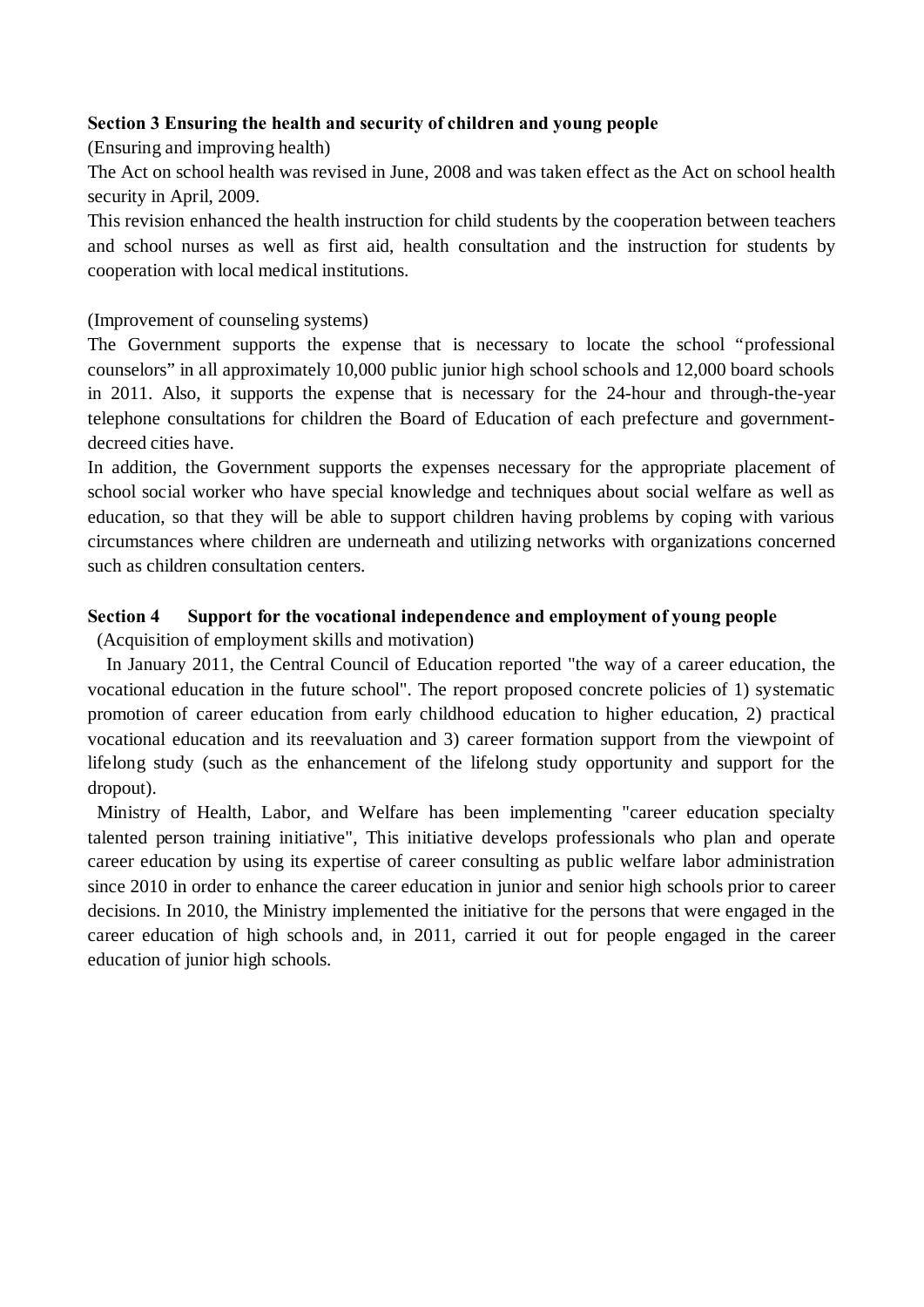# **Chapter 3 Supporting Children, Young People and Their Families Facing Difficulties**

#### **Section 1 Efforts according to type of difficulty**

(Support for NEETs, social withdrawal and school truancy)

Cabinet Office carries out "The Local Support Network System for Children and Young People initiative" in order to promote the setting of the Local Support Network System for Children and Young People. In addition, the Office carries out various training programs including one aiming at developing the human resources involved in support such as home-visit support (outreach). Ministry of Health, Labor and Welfare installed "Regional Youth Support Stations" in each area in order to support for the vocational independence of young people such as NEETs. The RYSS perform the specialized consultations for the each case of youth and act as the core of the network of the youth support in the area. In 2011, the number of the RYSS was increased (110 places, ten places increase compared with the previous fiscal year). Moreover, they carry out home-visit support (outreach) to high school truancy, life support for the people who shifted to public vocational training and continuous support for improving the basic abilities such as scholastic ability.

(Support for children and young people with disabilities)

Based upon "The Act on Child Welfare " and "The Act on Services and Supports for Persons with Disabilities", cities, towns, and villages provides the necessary welfare services such as a home help or the child day service, so that children and youth with disabilities live in peace in their community. About the disability health welfare, it has been decided at "a basic course for promotion of the person with a disability system reform" approved in a Cabinet meeting in June, 2010 to aim at "the enactment of the Act on general welfare for person with disabilities" (tentative name) containing provision of support without hollow among institutions and establishment of the system for regional life support based on each person's needs. The decision brought an abolishment of a current "the Act on Services and Supports for Persons with Disabilities". Therefore, comprehensive examination regarding the disability health welfare including support for children with disabilities is going forward at the meetings of promoting reform of persons with disabilities system.

In addition, based on the Act promulgated on December 10, 2010, support for children with disabilities has been reinforced by, for instance, unifying the current institutions currently being classified according to the types of disabilities, so that children with disabilities could obtain support in a familiar area.

Furthermore, "the Act on persons with developmental disabilities" was implemented on April 1, 2005. The Act establishes duties of people and national/regional government to promote the understanding of autism, attention-deficit hyperactivity disorder (ADHD), and the learning-disabled developmental disability (LD) and to support persons with developmental disabilities in regions. The government promote establishment of "support center for persons with developmental disabilities" which performs the consultation support for persons with developmental disabilities and their family, in cooperation with the people concerned such as medical care, health, the welfare, education and the employment. As of the end of FY2011, there are such facilities in 65 prefectures and designated cities (The city of Sagamihara will install it in FY 2012).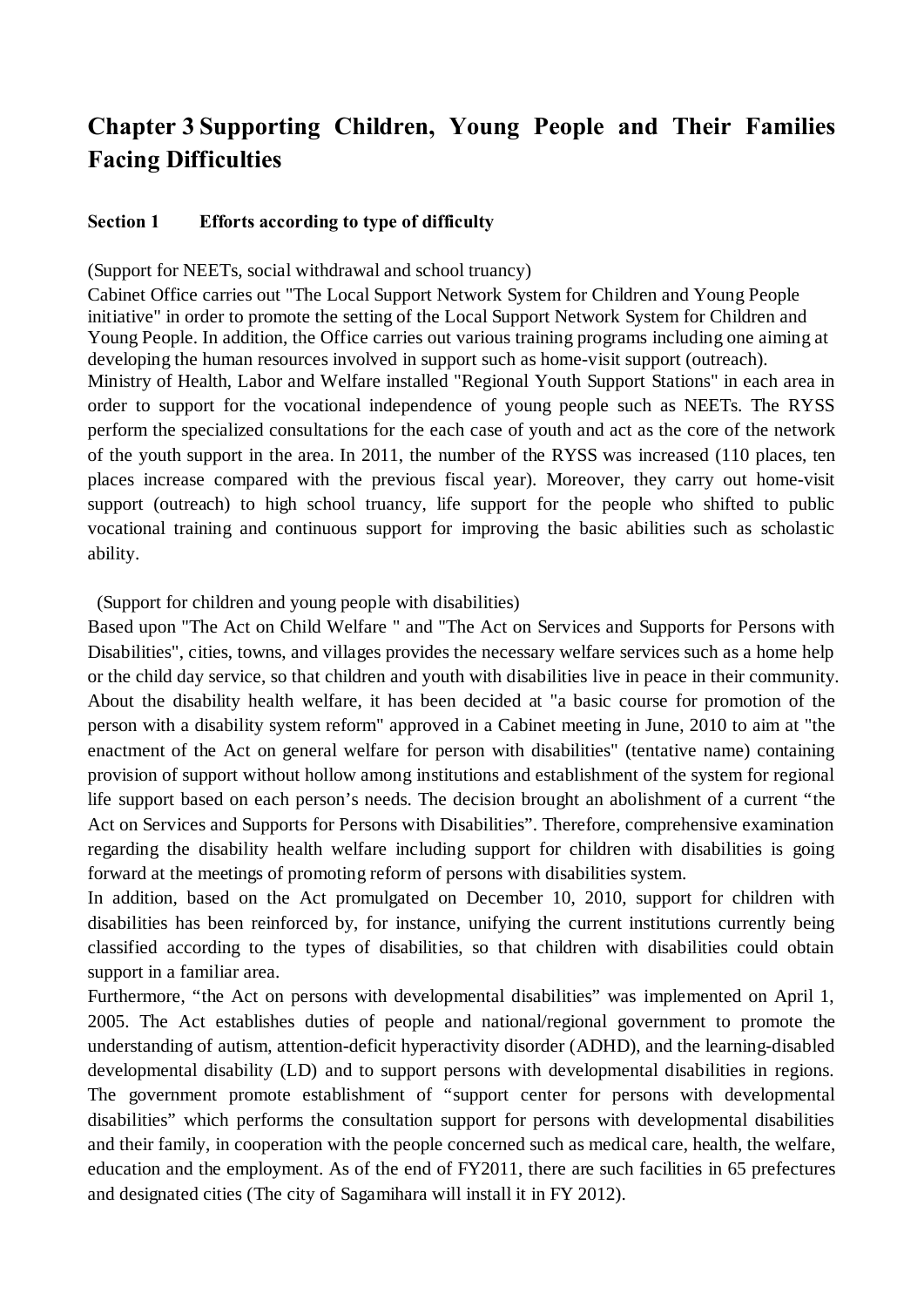(Response to problems of child poverty)

The relative poverty ratio becomes 16.0% in total and 15.7% for children in latest FY2010, calculated by using the National Livelihood Survey. On the other hand, the relative poverty ratio of the household with wage-earner and a child is 14.6%; as for the ratio of the household with one adult is 50.8%; the ratio of the household with more than one adult is with 12.7%.

In addition, according to the relative poverty ratio of the OECD member nations until the mid-2000s calculated by OECD, the relative poverty ratio of our country becomes the 27th place out of 30 OECD member countries and the ratio of the household with one adult with a child to become particularly highest.

From such indexes, families with one parent raising children are particularly poor economically.

Therefore, the Ministry has reinforced such measures as the employment support for financial independence. In addition, the eligibility of child-rearing allowance for mother-child family was enlarged for father-child family from August 2010. Also, the Ministry provides with additional amount for welfare mothers.

(Creating places for children and young people facing difficulties)

The police carry out guidance such as advice and instruction for juvenile delinquents continuously in order for them not to repeat delinquency. Moreover, it promotes supportive activities for children facing difficulties such as creating places such as the social service activity and society participation activity from a point of view of improvement of the social norm and the reinforcement of the bond with the society positively.

The Ministry of Health, Labor and Welfare promotes "Foster parent system" and enriches the system to support foster parents. The "Foster Parent Support Institution Project" has been implemented from FY2008, in which support for foster parents' child raising, such as the coordination of communication between foster parents and related institutions, visitation support for foster families and the promotion of mutual exchanges among foster families, and the active dissemination and education of the foster parent system are comprehensively being implemented.

In addition, the Ministry plans to expand "the independence support home" where children and young people looking for jobs can live after having left the child nursing homes. Furthermore, the ministry put group homes (local small child nursing home) in place by utilizing private houses of the community, supported by the main body of the child nursing home and the proper relationships with the neighbors.

In addition, detailed supports are offered by the aftercare initiative for children and young people who had left the child nursing homes and found a job but did not continue their jobs, or those who could not secure the bases of their lives, so that they could enjoy regional live with social independence.

(Support for children and young people who need particular attention such as foreigners)

When the non-Japanese children in the compulsory education stage wish to attend public schools, the schools accept them by free like Japanese children, based upon International Covenants on Human Rights. It includes the free distribution of the textbooks and school expense subsidies, guaranteeing an equal opportunity to get an education, which is the same as Japanese children do.

# **Section 2 Prevention of suffering and the protection of children and young people**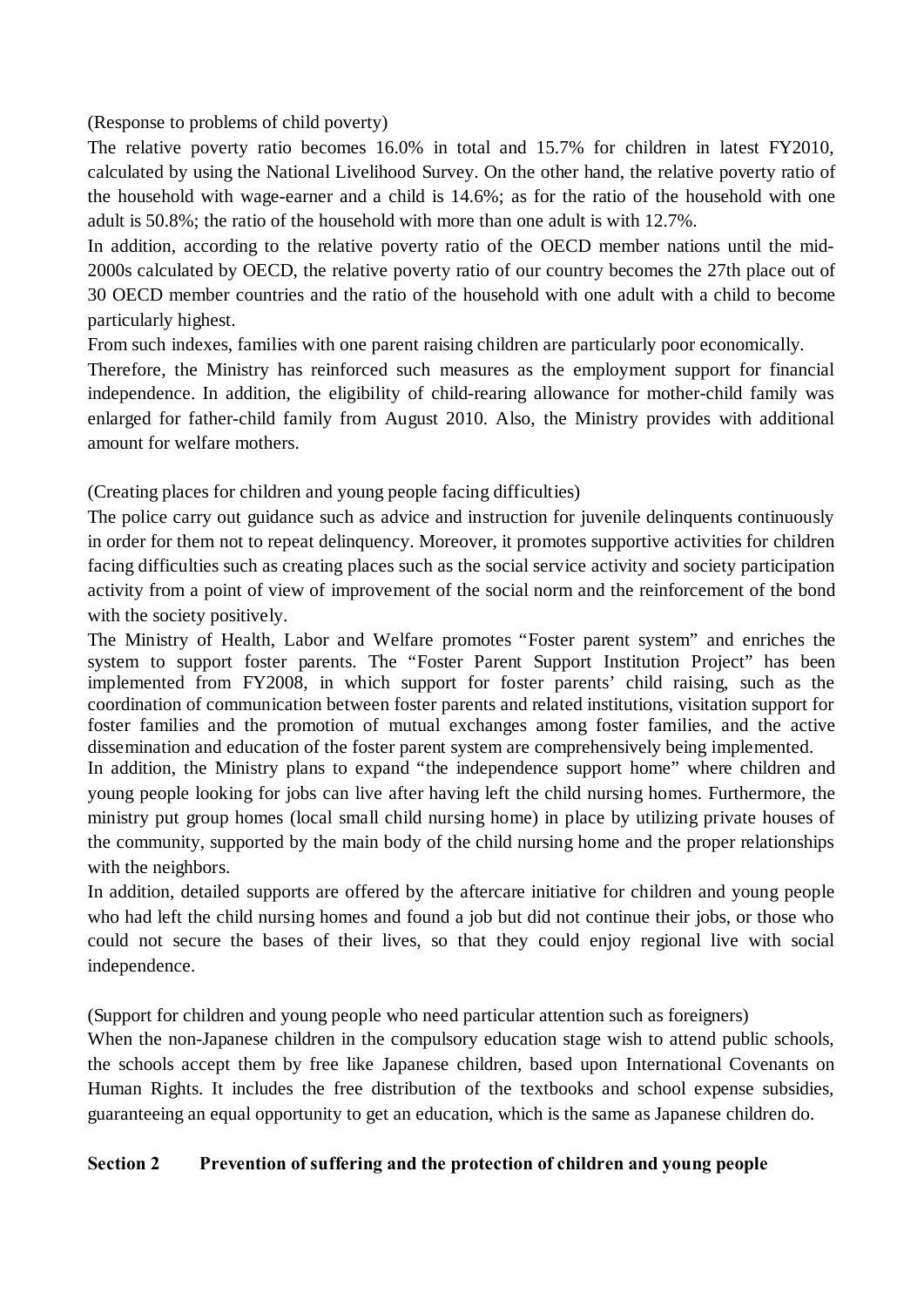(Measures to prevent child abuse)

The number of consultations about the child abuse in child consultation centers nationwide continues increasing and become 56,384 cases (except Fukushima prefecture) in 2010. This is approximately 4.8 times just before the Act on Child Abuse Prevention. Child Abuse Prevention is an urgent and important problem that needs countermeasures as an entire society.

(Measures against crimes that harm the welfare of children and young people)

The government promotes child porno exclusion measures with cooperation of relevant ministries and agencies based on "child porno exclusion general countermeasures" (July 2010).

Child porno and the child prostitution obstruct the Child Rights and the healthy upbringing of children remarkably. They have become the problem globally. Particularly, the Police enforce strict regulations on child porno actively based on "the Act on Prohibition of Child Prostitution and Child Porno law" because child porno cases are in extremely serious situation.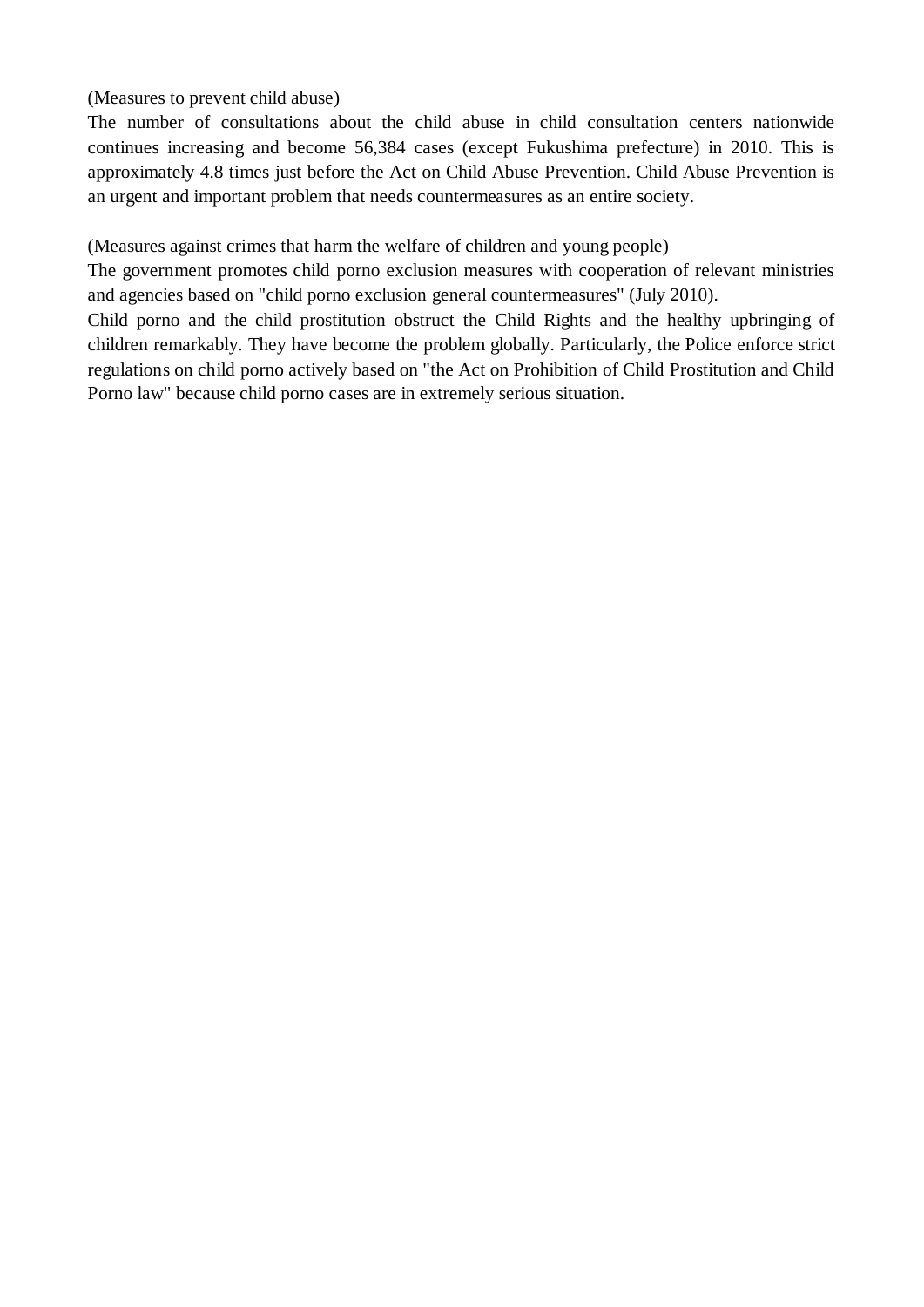# **Chapter 4 Improving the Environment for the Healthy Development of Children and Young People to be Supported by Society as a Whole**

#### **Section 1 Environmental improvement**

(Rebuilding of relationships among families, schools, and local communities)

The Ministry of Education, Culture, Sports, Science and Technology implement "the school support area headquarters initiative" where local inhabitants support schools as volunteers carrying out the assistance to class, story-telling and environmental maintenance, and commuting to and from school patrol from FY2008. There are 2659 headquarters in 570 cities, towns and villages in FY2011.

From FY2011, it continues to promote an action of "the school support area headquarters" in "the education support activity promotion initiative by a school, home, and the community".

Through such actions, promotion of an open school is expected by strengthening cooperation between school and stakeholders out of school.

(Promotion of the efforts of various entities)

In each city and district municipalities, the setting of "an area network to protect a child (Aidrequiring child measures area meeting) " is going forward to share information and the way of thinking about a child and the family among relative organizations and to cope with it under cooperation. The ratio of city and district municipalities installing the network and other voluntary abuse prevention network is 98.7% as of April 1, 2010.

(Measures to counter the harmful environments surrounding children and young people)

In June, 2009, "Basic Plan on Measures for Providing Safe and Secure Internet Use for Young People" was formulated based on the Act on Development of an Environment that Provides Safe and Secure Internet Use for Young People. The plan include 1) promotion of education and enlightenment allowing children and young people to use the Internet independently and at their own initiative, 2) enforcement of the enlightenment activity to allow protectors to manage the young using the Internet appropriately, 3) promotion of the actions by private companies to prevent the young people from being involved in information harmful to young people, 4) promotion of solutions to the problem in the Internet by voluntary citizen. Based upon the Act and the plan, relative ministries and private sectors concerned carry out measures of environmental infrastructure for the young people to feel safe to use the Internet.

As a part of "urgent measures to diffuse filtering to cell-phone of the young" implemented in March 2011, Ministry of Internal Affairs and Communications and National Police Agency respectively informed cell-phone companies that they have to strengthen their explanations to protectors. Moreover, at the same time, Ministry of Internal Affairs and Communications, National Police Agency and Ministry of Economy, Trade and Industry informed cell-phone sales agents of the contents for the cell phone company mentioned above.

#### **Section 2 Reconsider of how our adult society should be**

(Support of balancing work and child-care)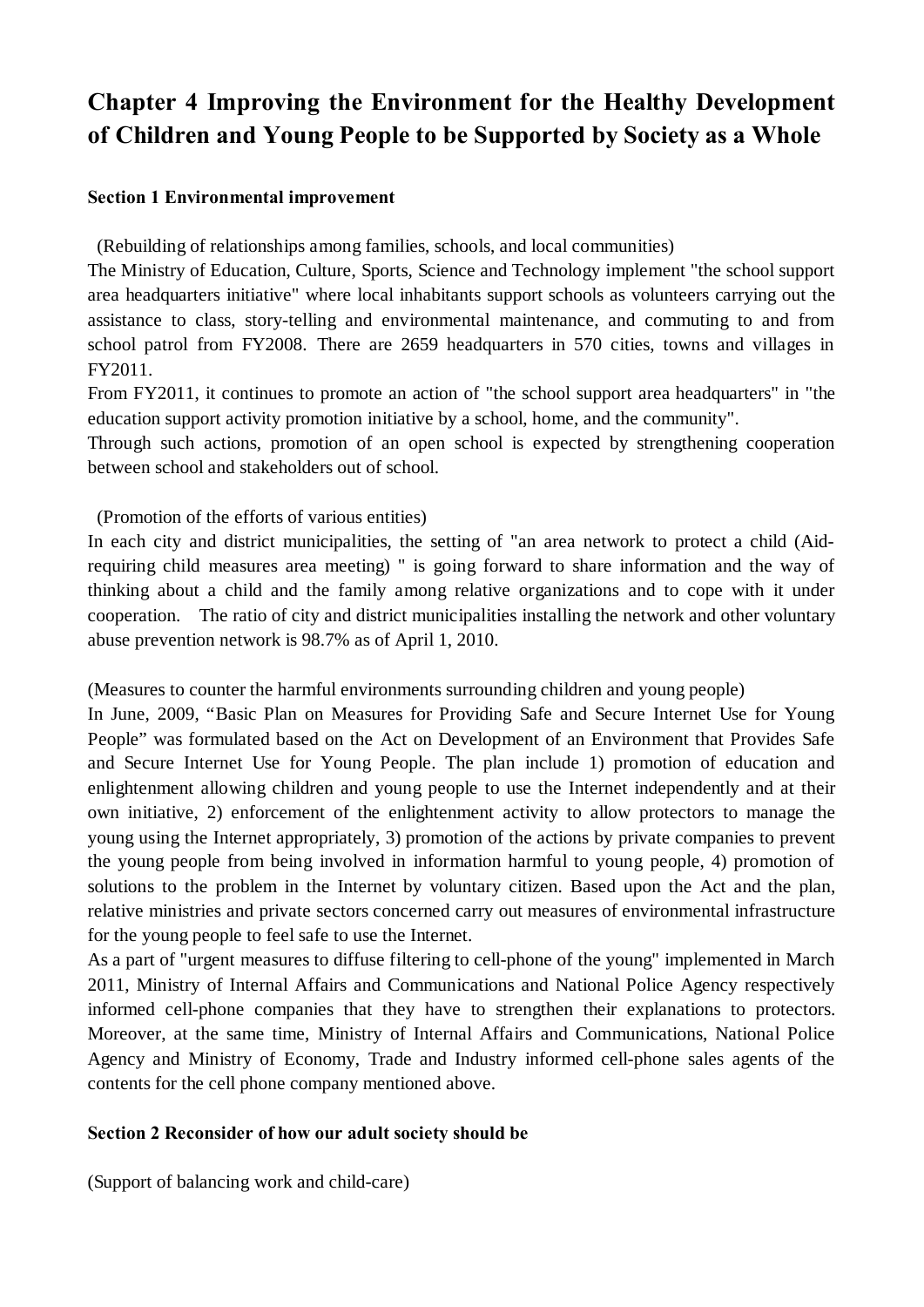For the purpose of maintaining the environment where men and women can raise their children while both working, a part of the Act on Child Care and Family Care Leave was revised in June, 2009 and was enforced on June 30, 2010.The reduced working hours system that is not currently applied to companies with the number of employees less than 100, and the system limiting the nonpredetermined labor and family-care leave will be effective from July 1, 2012.

Moreover, in order to make the environment where children carrying the next generation are born and raised in good health, the country, local public entities, entrepreneurs, and the citizens push forward support the development of the next generation, respectively, based upon the Act for Measures to Support the Development of the Next Generation,.

According to this act, companies that have made action plans, practiced according to the plan and have accomplished the plans will receive the authorization of the Minister of Health, Labor and Welfare. This allows those companies to use the mark of authorization (Nickname: Kurumin). In order to raise the recognition of this authorized system and authorized mark, the Ministry proactively explains merits to receive it, shows the cases of the authorized companies and at the same time, publicizes tax benefit for authorized companies, established in June 2011.